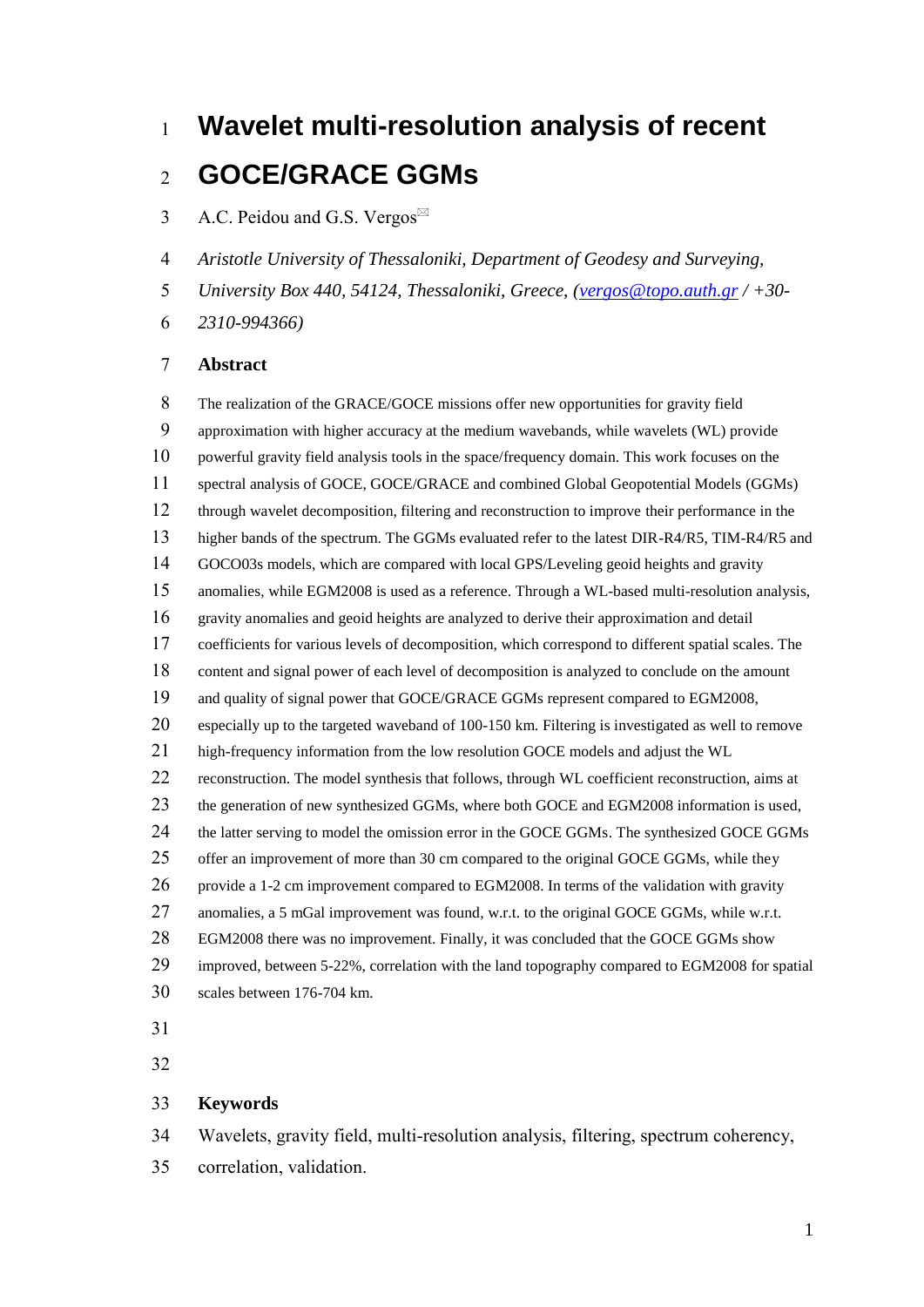## **1. Introduction**

 Monitoring and understanding of the Earth's gravity field parameters at various spatial scales has been the focus of many studies during the past decades. The satellite missions of GOCE and GRACE have provided new insights to gravity field monitoring and interpretation. Moreover, significant results related to the time variation and evolution of the gravity field have emerged, the latter being a result of mass/water redistribution in system Earth as well as a response to geodynamic phenomena e.g., mega-earthquakes (Fuchs et al., 2013). GOCE has offered invaluable data on sea-level change, ocean currents and circulation and ice dynamics (Knudsen et al., 2011; Menna et al., 2014). Especially as far as gravity field and geoid approximation is concerned, GOCE has offered improved, compared to EGM2008, representations of the medium band of the spectrum, i.e., degree and order between 160 and 220, by as much as 4-5 cm over Europe (Gruber et al., 2011; Hirt et al., 2011; Vergos et al, 2014). 

 This work focuses on the evaluation of the spectral content of GOCE/GRACE- based GGMs, both satellite only and combined ones, by assessing their accuracy in terms of both gravity anomalies and geoid heights. Gravity anomaly evaluation is carried out through local gravity measurements covering the entire European continent. Moreover, an extensive network of collocated GPS/Leveling benchmarks, covering continental Greece, are used for the geoid height evaluation.

Contrary to the usual evaluation in terms of the Global Geopotential Model

(GGM) combination with EGM2008 (see e.g., Gruber et al., 2011; Vergos et al.,

2014), in this work we employ wavelet (WL) decomposition as a multi-resolution

analysis (MRA) tool. MRA describes the (infinite) sequence of closed linear

- 63 subspaces of the space of square integrable functions  $V_j \subset L^2(\mathfrak{R})$  and can be
- 64 applied with or without data. The transition from a MRA model  ${V_i}$  to an

associated wavelet basis function is what constitutes the decomposition scheme

for every MRA subspace. Although WL MRA is relatively new as an analysis tool

compared to Fourier analysis, wavelets have been developed in order to overcome

the deficiencies of the Fourier transform (Mallat, 1989). The advent of the WL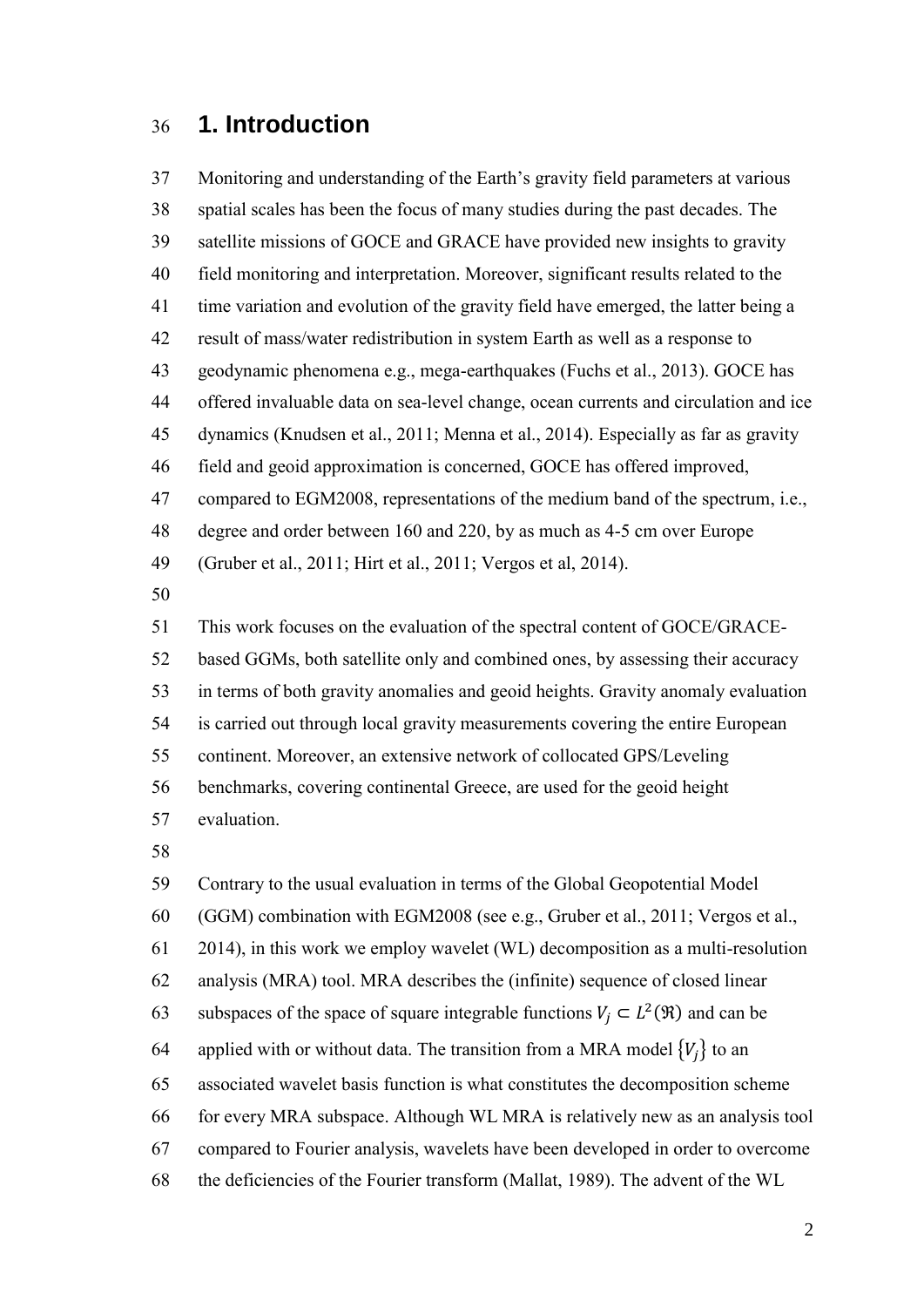transform and WL modelling in geosciences brought flexibility in the analysis process for over a decade, since it allows the decomposition of the signal under study to specific spatial scales that correspond to the levels of Wl decomposition. This is especially important since it allows the study of the properties of each individual level (corresponding to specific spatial scales) without influencing the rest. Within that frame, WL have been employed for local/regional determination of the Earth's gravity field (Panet et al., 2011), the identification of large-scale geoid undulations and their relation to mantle processes (Hayan et al., 2012), the solution of the Altimetry-Gravimetry Boundary Value Problem (Grebenitcharsky and Sideris, 2005) and lately to the analysis of GOCE satellite gravity gradiometry data (Grebenitcharsky and Moore, 2014). In this work WL transform and MRA are used to analyse both gravity anomalies and geoid heights in approximation and detail coefficients for various levels of decomposition. Given the initial resolution of the available data, the decomposition levels can be translated to spatial scales, hence WL MRA allows the study of GOCE/GRACE GGM contribution to various parts of the gravity field spectrum. To improve the performance of GOCE/GRACE GGMs, as to their spectral content in the higher bands of the spectrum, they are combined through wavelet decomposition, filtering and reconstruction with EGM2008. Hence EGM2008 is used to model the omission error in the low-degree GOCE/GRACE GGMs. Both the original and synthesized GOCE/GRACE fields are evaluated with in-situ gravity anomalies and GPS/Leveling observations on benchmarks (BMs). Coherence and correlation are powerful tools for testing the relation between land topography and gravity anomalies (*Δg*) for different spectral bands. They are both employed over the Amazon area and Europe, in combination with WL decomposition, to determine the coherency and correlation of GOCE/GRACE GGMs for different bands of the spectrum.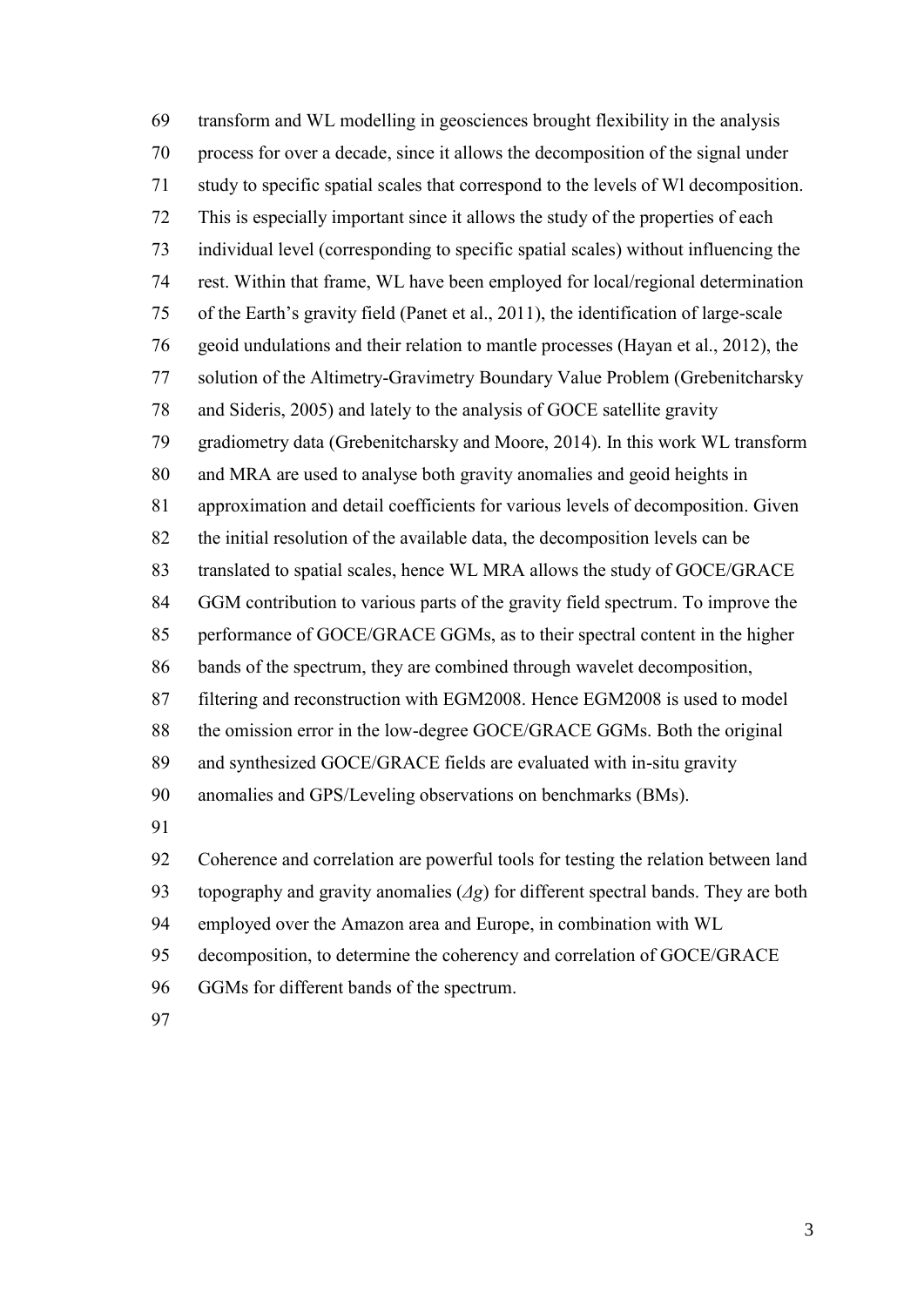## **2. Methodology, GGMs and data availability**

#### **2.1 GOCE/GRACE GGM analysis**

 Wavelets are base functions with localization properties in both space (time) and scale (frequency) domains and allow the synchronous analysis of GGM data at different levels/scales. Therefore wavelet signal processing can be a multiresolution analysis (MRA) at various levels of decomposition (Chui, 1992). The two-dimensional wavelet transform gives coefficients that correspond to different spatial resolutions, related to the signal scales (Grebenitcharsky and Moore, 2014). According to the WL decomposition algorithm, each scale (level  $L_n$ ) of the signal is analyzed in an approximation coefficient  $(A_n)$ , which carries the main (large scale) information and three detail coefficients (horizontal, 109 vertical and diagonal  $(H, V, D)$ <sub>i</sub>  $|_{i=1,2,...,n}$  that carry the high-frequency (short- scale) information of the signal (Mallat, 1989; 1999). Through the synthesis process, various GGMs can be combined, since each level can be represented by a different GGM, based on the GGM performance at each specific level of analysis. Of course, if after the WL MRA the WL coefficients remain unaltered during the reconstruction process, the the original signal will be reconstructed perfectly due to the orthogonality of the WL base functions. The synthesis is defined as the algebraic sum of the detail coefficients of each

118 level used  $(H, V, D)$ <sub>i</sub>  $|_{i=1,2,...,n}$  and the approximation coefficient of the last level

119  $(A_n)$  as:

$$
Synthesis = A_n + (H, V, D)_n + (H, V, D)_{n-1} + \dots + (H, V, D)_1
$$
 (1)

 Therefore, for the available GOCE/GRACE GGMs, their spectral content at each level is analyzed and compared among each other and with EGM2008. The goal is to construct combined GGMs where both GOCE/GRACE and EGM2008 information will be used, so that the gravity field signal will be represented with higher accuracy. The choice of the GGM that will be used at each level depends on its resolution and the gravity field content with respect to EGM2008. Then, different GGMs can be combined during the synthesis process in order to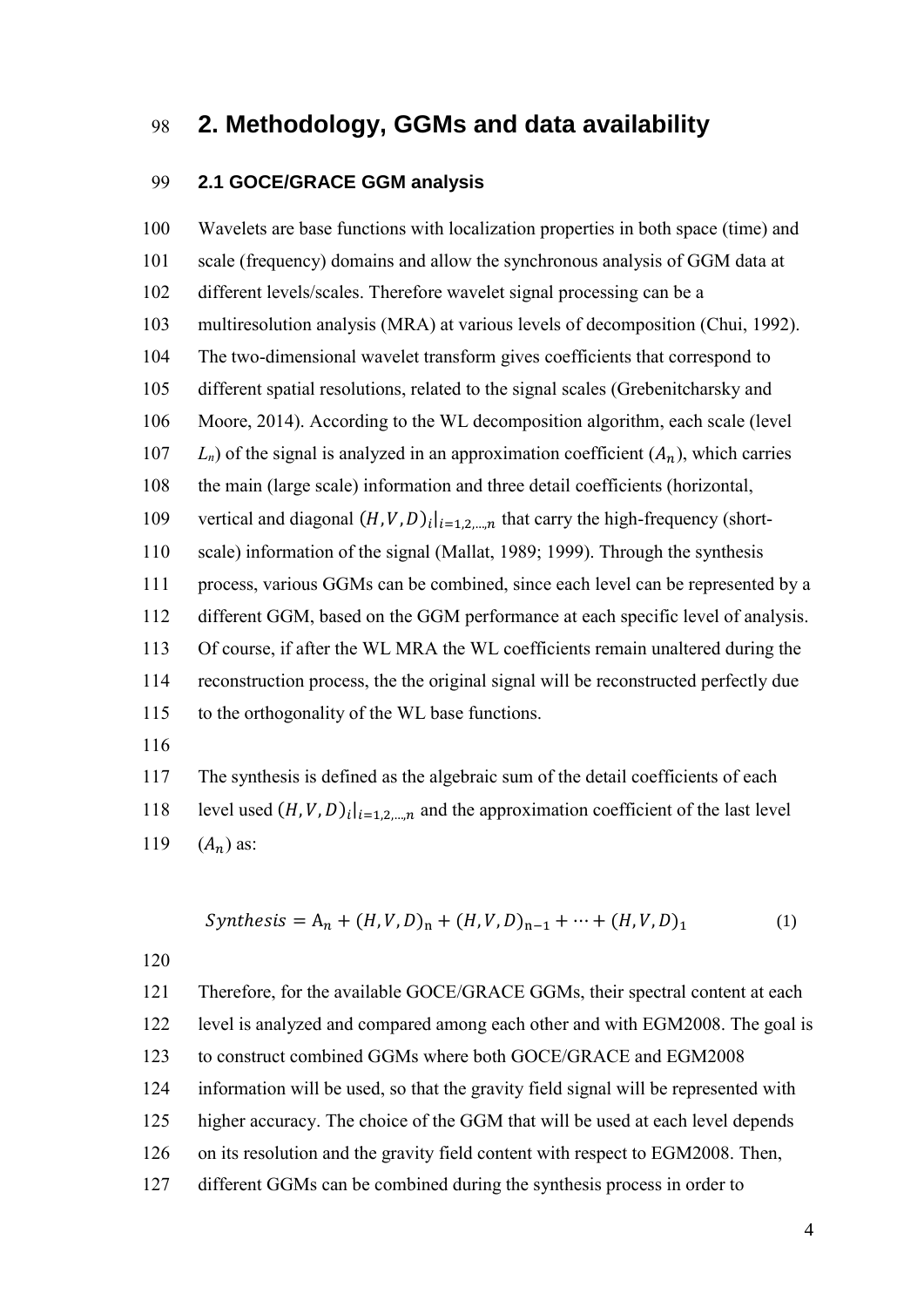determine a combined/hybrid GGM. In that sense, the first levels of the EGM2008 decomposed signal (small spatial scales) can be used to model the omission error in the GOCE GGMs. Likewise, the decomposed GOCE GGM signal can provide gravity information for those levels that correspond to the spatial scales targeted by the GOCE mission (larger than 100 km).Hence, during the synthesis process, various levels from different GGMs can be combined, in order to provide improved representations of the Earth's gravity field. This aims at reducing the omission error in GOCE GGMs and augmenting EGM2008 with gravity information from the GOCE mission.

 Moreover, when GOCE/GRACE GGMs are analyzed, the gravity signal of the first levels (high-frequencies) is dominated by noise since these spatial scales are not mapped by the GOCE mission. This is especially profound at the limits of the spatial scales targeted by GOCE, i.e., around 100-120 km. For those levels that the noise is either dominant or contaminates the gravity field signal, increasing the SNR (signal-to-noise-ratio) demands a digital or spatial filter implementation. In this work, both Gaussian and boxcar filters have been used to remove noise. The former is considered very effective for filtering in the space domain and the latter being a smoothing mathematical function, which uses a rectangular window in the frequency domain. After this synthesis and filtering process, the new combined GGMs can be evaluated w.r.t. some external information, e.g., GPS/Leveling geoid heights and gravity anomalies, to quantify the improvement reached.

 Another valuable tool in the evaluation of the GOCE GGMs is in terms of the relationship between the GGM-derived gravity information and land topography. Therefore, a further investigation in terms of the spectral coherence and correlation was realized. Spectral coherence is a measure of the relation between two signals or data sets and if applied to the analysis of gravity field data it can give insight to how well they relate to the Earth's topography. The basic idea behind this evaluation, performed for each level of WL decomposition, is that if a GGM has higher coherence with the topography for a specific level, i.e., for a specific spectral band, then it represents better compared to the other GGMs the Earth's gravity field. In that way, the possible improvement by GOCE can be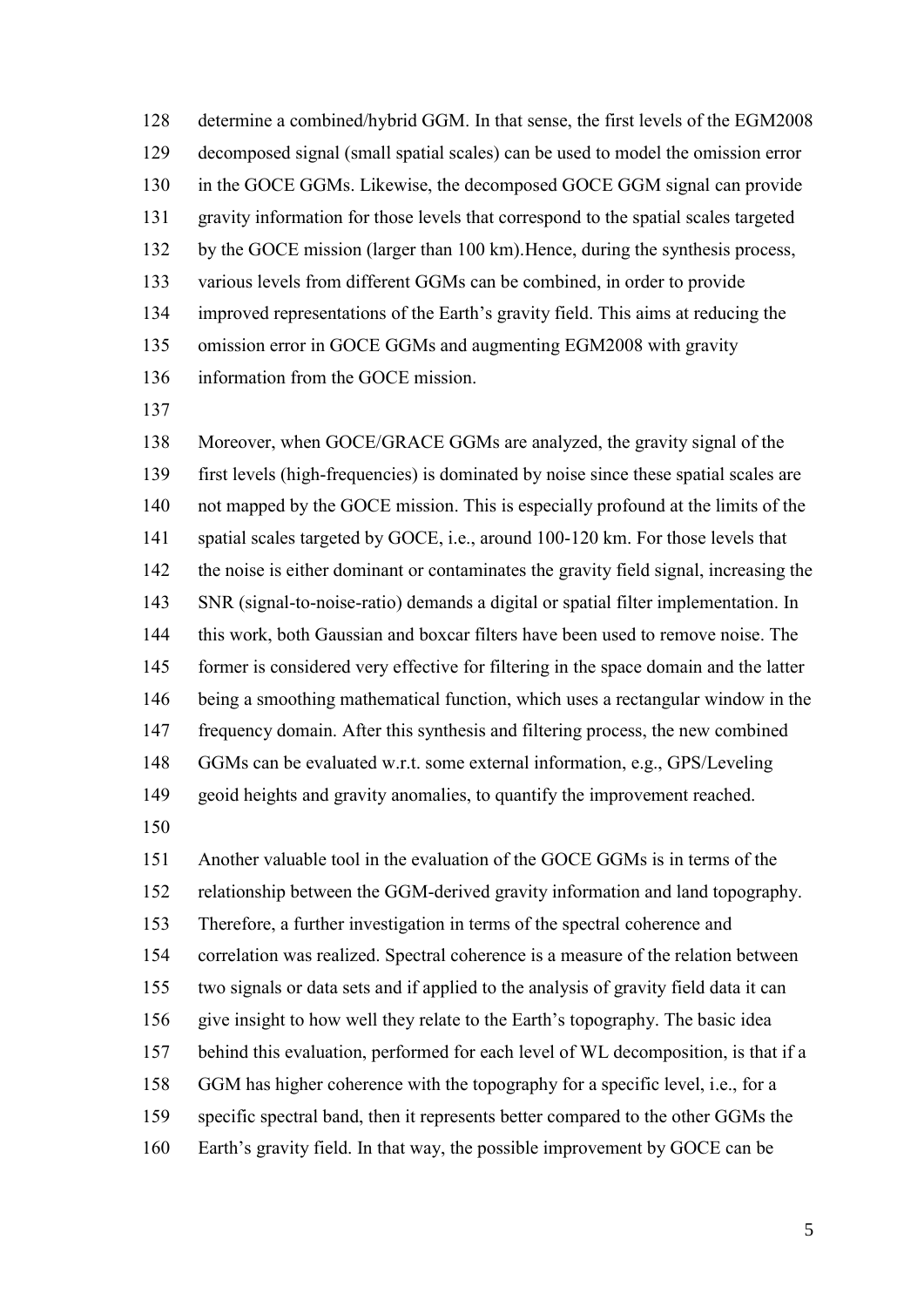161 envisaged at specific targeted wavebands. Coherence is defined as (Bendat and

162 Piersol, 2010):

$$
C_{\rm gH} = \frac{|G_{\rm gH}|^2}{G_{\rm gg}G_{\rm HH}}
$$
 (2)

163

164 where, *G*<sub>*gH*</sub> denotes the cross-spectral density between the gravity and topography 165 signals *g* and *H*, and *G*<sub>gg</sub> and *G<sub>HH</sub>* the auto-spectral density. Another useful measure to be employed is the correlation matrix that can show whether and how strongly two signals are related. In our case, we construct the correlation matrix by estimating the correlation coefficients between the various levels of decomposition of both gravity and topography. Then the correlation coefficients are estimated as (Bendat and Piersol, 2010):

$$
R_{gH}^{ij} = \frac{C_{gH}^{ij}}{\sqrt{C_{gg}^{ii} C_{HH}^{jj}}}
$$
\n(3)

171

172 In Eq. (3),  $R_{gH}^{ij}$  denotes the correlation between level *i* of gravity data from the 173 GGMs and level *j* of the topography,  $C_{gH}^{ij}$  is the cross-covariance matrix of the 174 two datasets and  $C_{gg}^{ii}$  and  $C_{HH}^{jj}$  the covariance matrices. In that way, the correlation 175 matrix has as diagonal elements the coefficients for the same levels of 176 decomposition. Finally, it should be noted that we have used the "awkward" term 177 gravity to describe the GGM contribution in the sense that the gravity signal *g* can 178 be any functional related to the Earth's gravity field. In our study, as far as 179 coherence and correlation are concerned, we focus on GGM-derived gravity 180 anomalies over the Amazon area and over Europe. 181

#### 182 **2.2 Available data and external validation**

- 183 The present study focuses on the GGM evaluation with external data, over the
- 184 European Continent, within the region bounded between  $30^{\circ} \le \varphi \le$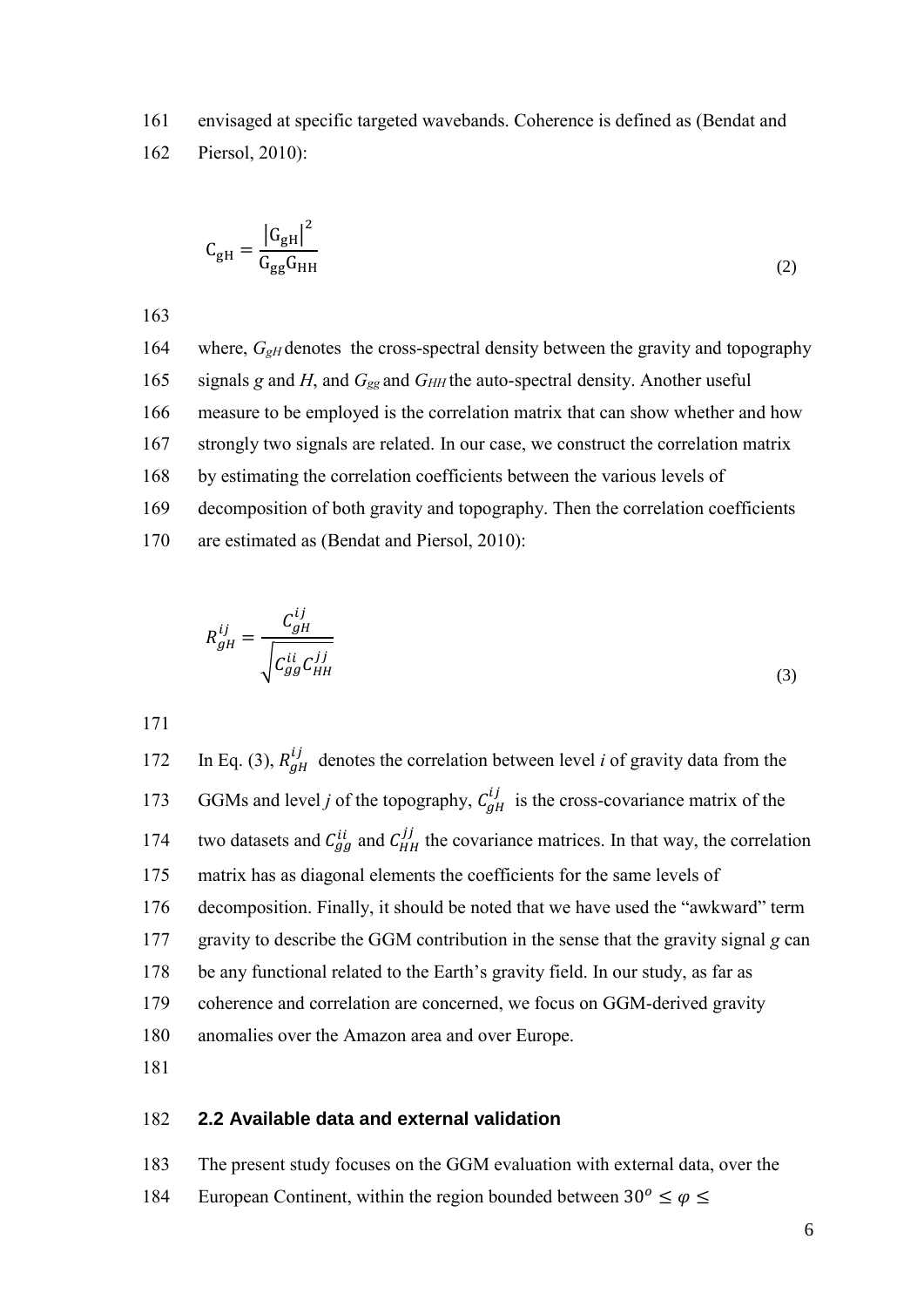185 60<sup>o</sup> and  $-10^{\circ} \le \lambda \le 30^{\circ}$ . For the investigation of the correlation and coherence between the topography and GGM-induced gravity, the study focuses on two regions. The first one is the aforementioned European area while the second one 188 focuses over the Amazon region, bounded between–10<sup>o</sup> ≤  $\varphi$  ≤ 20<sup>o</sup> and 275<sup>o</sup> ≤  $\lambda \leq 335^\circ$ . The main reason for focusing in two areas is their different topographic features and gravity field representation. The former stems from the Amazon area being mostly flat, while Europe has highly varying terrain. The latter refers to the fact that Amazon is a poorly surveyed area in terms of terrestrial gravity data, contrary to Europe. Therefore, GOCE GGMs should have improved performance over the Amazon, in terms of the correlation and coherency with land topography compared to EGM2008.

 The GOCE/GRACE GGMs evaluated refer to the latest DIR and TIM models employing the fourth (R4) and fifth (R5) release, i.e., an effective data volume of 26.5 months of GOCE observations (R4) and the low orbit data (R5). TIM-R4 (Pail et al., 2011) presents a spherical harmonics expansion of the Earth's potential to a maximum degree *nmax*=250 while TIM-R5 reaches a maximum degree of 280, both employing the time-wise approach and being pure GOCE models. DIR-R4 (Bruinsma et al., 2010; 2013), presents a spherical harmonics expansion of the Earth's potential to a maximum degree 260 while DIR-R5 reached a maximum degree 300, employing the direct approach and in addition to the GOCE observations, 9 years of GRACE data (10 for DIR-R5) and SLR have also been used. Apart from these GGMs, GOCO03s is used as well (Mayer-Gürr et al. 2012), which is based on both GOCE and GRACE data with a maximum degree of expansion to 250. In all cases, the performance of GOCE/GRACE GGMs is evaluated against EGM2008 which is used as reference (Pavlis et al., 2012). From these models, gravity anomalies and geoid heights have been determined, for all areas under study, at grid points with a spatial resolution of  $3' \times 3'$  (5.5 km).

 As far as the external GPS/Leveling and gravity data are concerned, the former refer to a set of 1542 collocated GPS and Leveling observations over the Hellenic trigonometric network (Vergos et al., 2014) in mainland Greece. The gravity data, refer to the gravity anomaly field derived in the frame of the World Gravity Map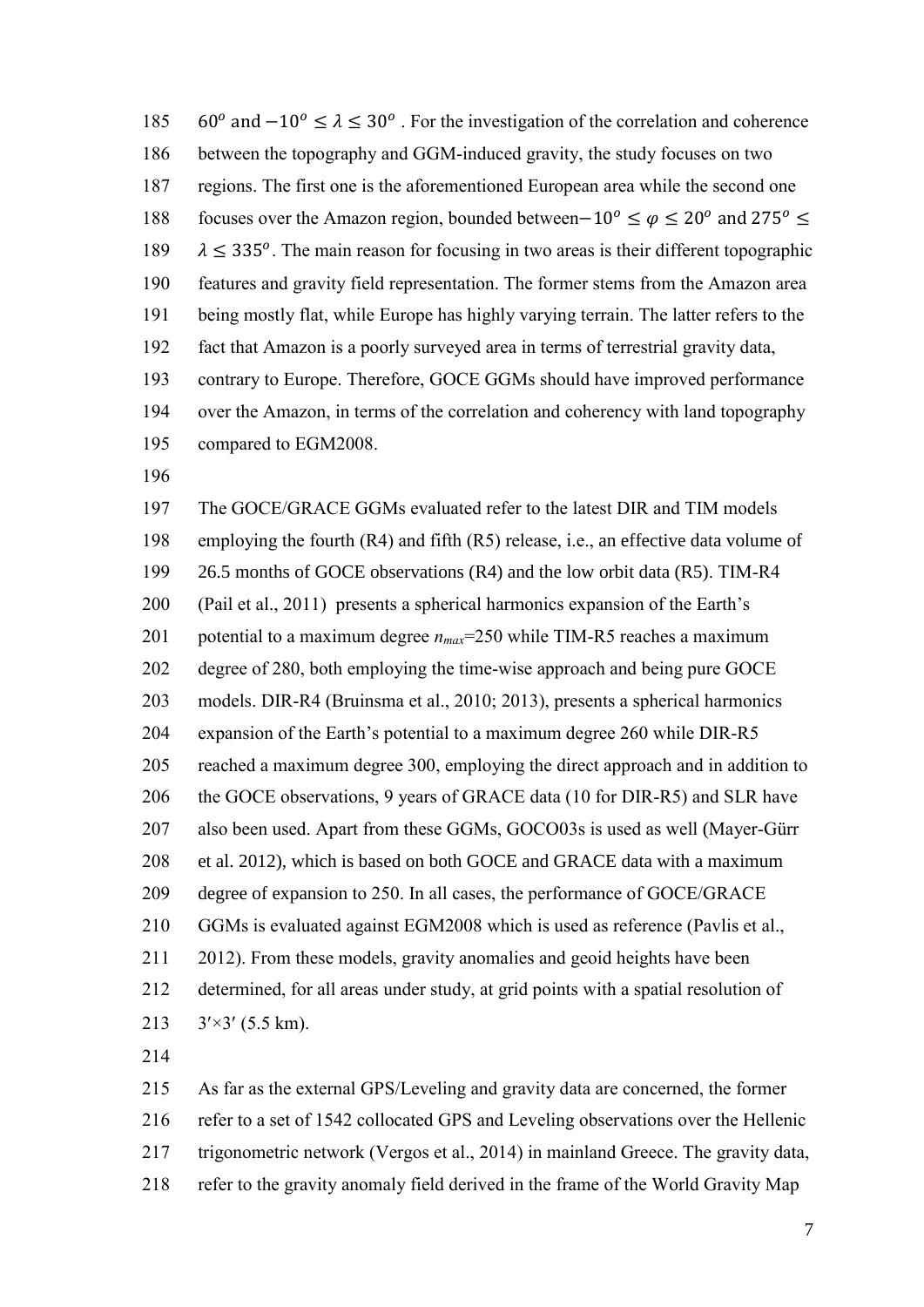project (WGM2012) covering the entire European area (Balmino et al., 2012). 220 WGM2012 is largely based on EGM2008 with the addition of a worldwide  $1' \times 1'$  grid of ETOPO1-induced gravity disturbances. Therefore, the improvements brought by GOCE to the gravity anomaly comparison are expected to be marginal. Finally, the coherence and correlation between land topography and the Earth's gravity field are computed for the Amazon and Europe area, where ETOPO1 (Amante and Eakins, 2009) was used for the topographic information. All computations were carried out in the Tide Free (TF) system, while GRS80 has been used as a normal field in the evaluation of the geoid zero-degree term. 

### **3. GGM external validation with MRA**

 Table 1 and Table 2 summarize the statistics of the differences between the GPS/Levelling geoid heights, the WGM2010 gravity anomalies and the GOCE/GRACE GGMs. In these Tables, the normal faced lettering denotes the differences before any analysis of the GGM data has been performed, i.e., the original ones to the GGM *nmax*. EGM2008, which will be used as the reference GGM, provides a std at the 13.4 cm and 3.2 mGal, while the GOCE/GRACE GGMs reach the 44-46 cm and 21-22 mGal, respectively. The latter is expected due to the omission error in both geoid heights and gravity anomalies, due to the 238 small  $n_{max}$ .

 The goal now is to try and enhance this performance of the GOCE/GRACE GGMs through WL-based MRA. To that respect the derived geoid heights and gravity anomalies from all GGMs have been decomposed through a discrete wavelet transform (DWT) into 12 levels (*L1*, *L2*, …, *L12*), where each level was analyzed in an approximation coefficient and three detail coefficients. For all GGMs, *L<sup>1</sup>* corresponds to spatial scales between 5.5-11 km (smallest scales), *L<sup>2</sup>* to 11-22 km, *L<sup>3</sup>* to 22-44 km, *L<sup>4</sup>* to 44-88 km, *L<sup>5</sup>* to 88-176 km*, L<sup>6</sup>* to 176-352 km, *L<sup>7</sup>* to 352-704 km, *L<sup>8</sup>* to 704-1,408 km, *L<sup>9</sup>* to 1,408-2,816 km, *L<sup>10</sup>* to 2,816-5,632 km, *L<sup>11</sup>* to 5,632-11,264 km, and *L<sup>12</sup>* to 11,264-22,528 km (largest scales). Given the decomposition, the signals are then synthesized for the GOCE/GRACE GGMs, by replacing some of their levels with those of EGM2008, so that a new combined GGM would be generated, where both GOCE/GRACE and EGM2008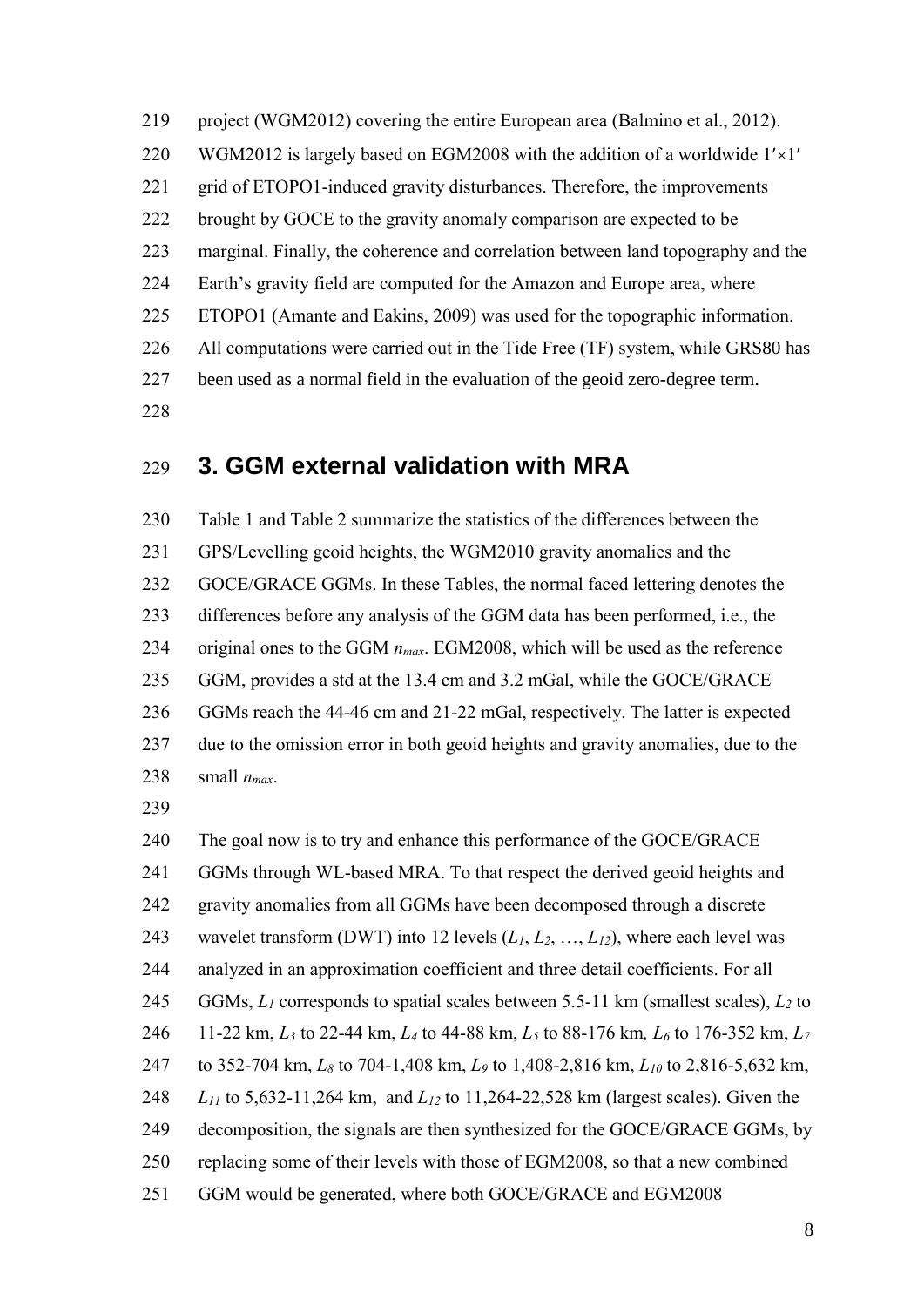information is used. When the new GGM is denoted as, e.g., *GOCO03s (L5, L6, L7)* this means that the first four levels come from EGM2008, levels 5-7 from GOCO03s and then levels 8-12 from EGM2008 again. *L5, L6, L<sup>7</sup>* span the spatial 255 scales between 88 km and 704, corresponding to harmonic degrees ~28-225, therefore they represent the main waveband that GOCE should primarily provide its highest improvement.

 For the WL-based MRA implementation, various mother WLs have been tested, from the simple Haar WL, to Coiflet and Daubechies (db), while for the latter two various orders have been investigated. It was finally decided that db10, i.e., the 262 daubechies WL with ten vanishing moments, would be used for the WL analysis, since it provided the best results to the GPS/Leveling geoid heights. After the decomposition of the GGMs followed the reconstruction of their levels, by combining their detail coefficients, and then the synthesis, as outlined in the preceding section and Eq.1. In Tables 1 and 2 we summarize the synthesized results from two scenarios, where GOCE/GRACE provides the information for *L5, L6, L<sup>7</sup>* and *L6, L7*. In the first case, the synthesized GGMs (herein denoted as SynthGOCO03s, SynthTIM-R4, SynthTIM-R5, SynthDIR-R4 and SynthDIR-R5) 270 provide improved differences with the GPS/Leveling data by  $\sim$  20 cm in terms of the std compared to the original ones. SynthGOCO03s reduced the std to 26 cm, while SynthTIM-R4/SynthTIM-R5 and SynthDIR-R4/SynthDIR-R5 are at the 24 cm and 22 cm. Still, these are about 10 cm worse than EGM2008, signalling that some of the GOCE levels used for the synthesis are of lower quality and contain more noise than signal. When only *L6, L<sup>7</sup>* from GOCE are used (corresponding to spatial scales 176-352 km and 352-704 km, respectively) then the situation improves drastically. SynthGOCO03s now reaches the 12.4 cm when compared to the GPS/Leveling geoid heights, while SynthTIM-R4 and SynthDIR-R4 provide even better results at the 12.2 and 12 cm. The R5 versions of the TIM and DIR models manage to improve the results of their R4 counterparts to 12.1 and 11.8 cm. These are 1-1.6 cm better than the performance of EGM2008, signalling the improvement offered by GOCE in the specific spectral range. Moreover, it shows that the WL-based MRA is an effective tool in order to analyse the GOCE GGMs and model their omission error in the shorter spatial scales.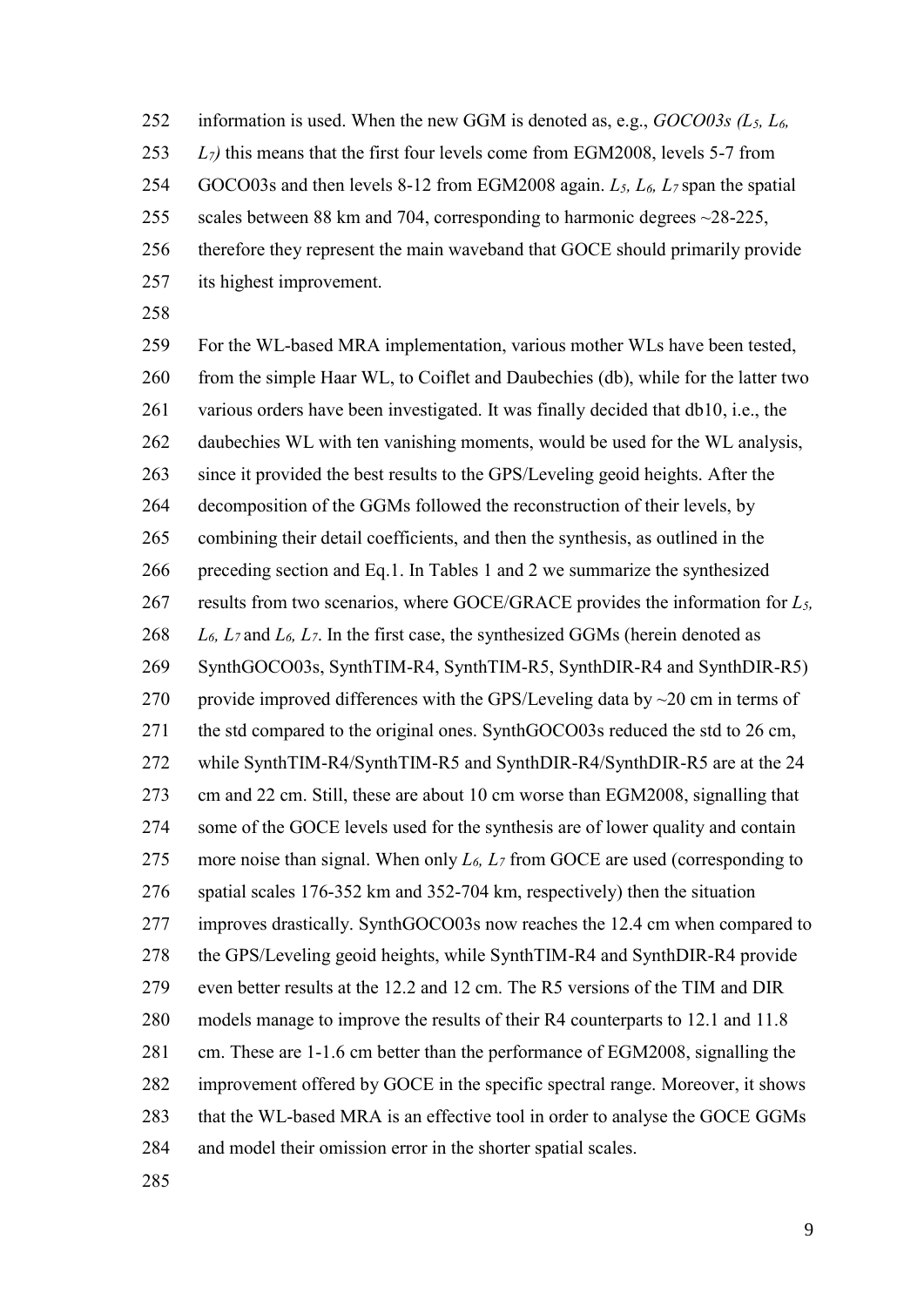#### **TABLE 1**

 The same holds for the external evaluation with gravity anomalies, since the Wavelet MRA Synthesis with *L5, L6, L<sup>7</sup>* improves the original ones by as much as 13-14 mGal. What is striking in the gravity anomaly differences is the significant improvement brought by TIM-R5 and DIR-R5. The std of the differences before 292 any analysis is  $\sim$ 3 mGal lower than that of the R4 GGMs, while after the synthesis 293 they give improved std by  $\sim$  1 mGal. This signals the value of the low orbit GOCE data, which is especially evident in the gravity anomalies compared to geoid heights due to the larger spectral content of the former in the smaller scales. When 296 the synthesis is based only on  $L_6$ ,  $L_7$  from GOCE the std of the differences is the same as that of EGM2008 (~3 mGal). It is not unexpected that the synthesized GOCE/GRACE GGMs do not manage to improve the results of EGM2008, since most of the WGM2012 gravity data have been used in the compilation of EGM2008.

#### **TABLE 2**

 From these results, it becomes apparent that indeed GOCE manages to improve the geoid and gravity field representation in the medium bands of the spectrum and that the followed methodology manages to provide reasonable results and can be employed in related studies where a synthesized geoid and/or gravity field is 308 needed. A further test performed, was to examine the behavior of  $L_5$  from the GOCE/GRACE GGMs, given that its inclusion in the synthesis worsens the results. *L<sup>5</sup>* corresponds to spatial scales between 88-176 km, therefore given that GOCE was to provide useful signal up to spatial scales of 100 it means that part of 312 the signal in  $L_5$  is beyond the mesuring waveband of GOCE (ESA, 1999). To that respect, and in order to remove some of the noise present in *L<sup>5</sup>* of the decomposed GOCE/GRACE GGM signal, a simple Gaussian and a boxcar type of filter have been tested. Both will act as low-pass filters, where we intend to remove some of the high-frequencies in the waveband between 88-176 km. Various cut-off wavelengths between 90 km and 140 km, with an increment of 5 km have been tested, and finally it was decided to keep the one corresponding to a spatial scale of 120 km. For all these tests, after the filtering, the signals were synthesized and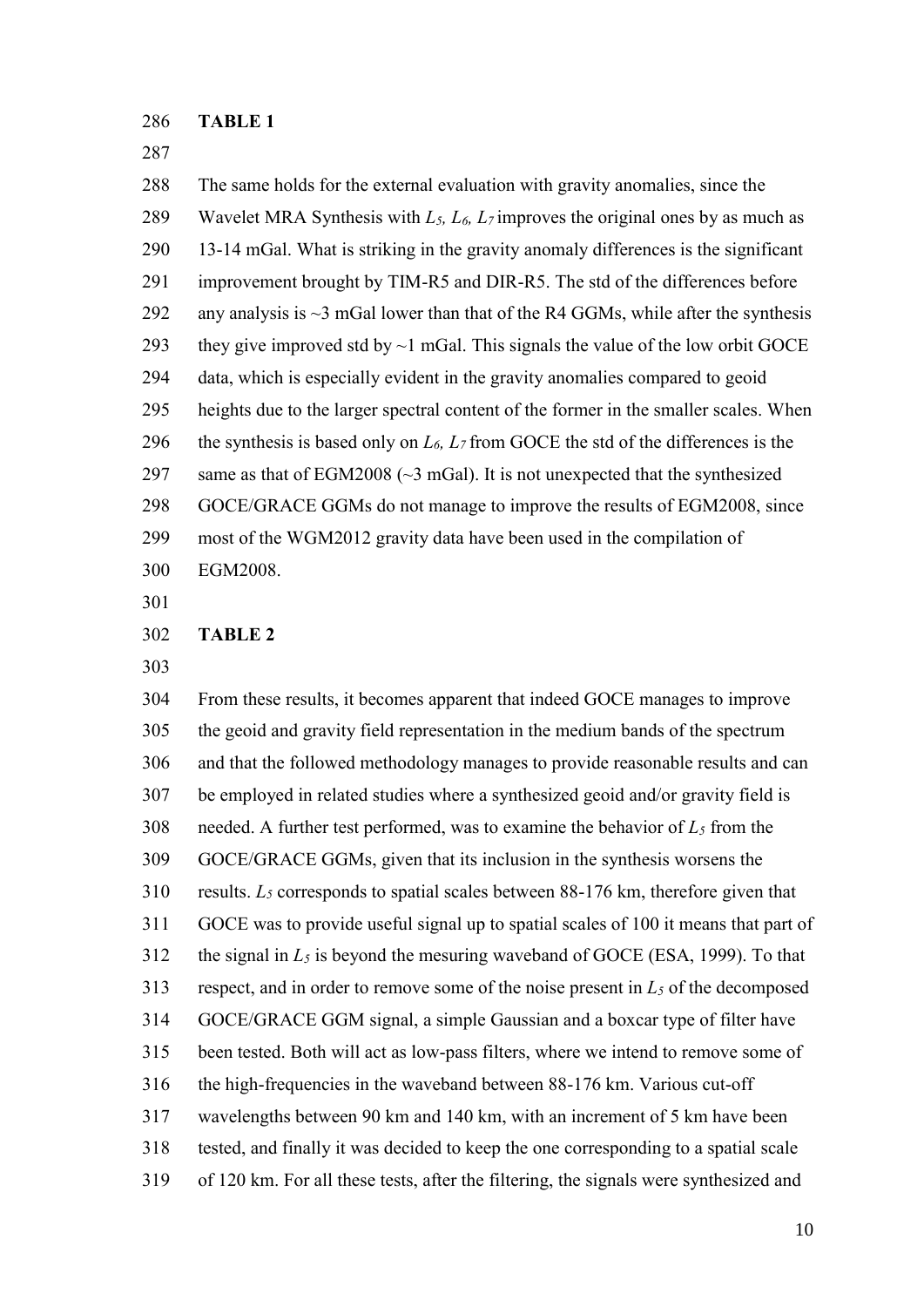comparisons with the GPS/Leveling and gravity data have been performed. The cut-off wavelength of 120 km was the one that offered the best results in the comparisons with the external data. For smaller wavelengths, the results deteriorate due to the presence of noise, while for larger wavelengths signal was removed along with noise deteriorating the results. Tables 3 and 4 presents the statistics of the differences between the filtered and then synthesized GOCE/GRACE GGMs (denoted as, e.g., *GOCO03s-f* where *f* stands for filtered) with the GPS/Leveling and gravity data. For GOCO03s, the std of the differences with the GPS/Leveling data reduces from 25.9 cm to 17.6 cm and 19.2 cm for the Gaussian and boxcar filters. A smaller improvement is found for the TIM-R4 and DIR-R4 models, for which the std decreases by ~4-5 cm. Noticeably though, while the synthesis of TIM-R4 (*L5, L6, L7*) is better than that of GOCO03s (23.9 cm compared to 25.9 cm), after the filtering with the Gaussian filter GOCO03s is better by 1.6 cm. This may be due to the fact that the latter is based on fewer GOCE data, hence the *L<sup>5</sup>* geoid signal is poorly modeled compared to TIM-R4. In that way, filtering benefits more the GGM with the least amount of information in that waveband, by removing the noise, while in TIM-R4 it removes not only the noise but some useful geoid signal that is present. With TIM-R4 and DIR-R4 probably a more elaborate filtering process is needed, so that the noise and signal can be better decomposed and separated. This is out of the scope of the present work and is actually the field of future investigation. For DIR-R4, after filtering *L<sup>5</sup>* the std drops to 18.7 and 21.2 cm, showing slightly better results than TIM-R4. Once again, more interesting results from the filtering are acquired for the R5 GGMs, since for TIM-R5 the std drops to 16.3 and 18.0 cm and for DIR-R5 to 15.7 and 17.7 cm, for the Gaussian and boxcar filter respectively. This is a 3 cm improvement compared to the R4 GGMs and is due to the fact that the R5 models contain the low orbit GOCE data, hence the SNR is larger at *L5*. The same results are acquired for the external validation with gravity anomalies, where an improvement of 2-3 mGal is achieved, compared to the unfiltered synthesis, but 349 this is still worse than the synthesis where only  $L_6$  and  $L_7$  are used. Concluding on the filtering process investigated, the results acquired are indeed improved 351 compared to no filtering  $L_5$  at all, but in no case did we achieve the results when using for the synthesis only *L<sup>6</sup>* and *L7*. If some useful signal is to be derived from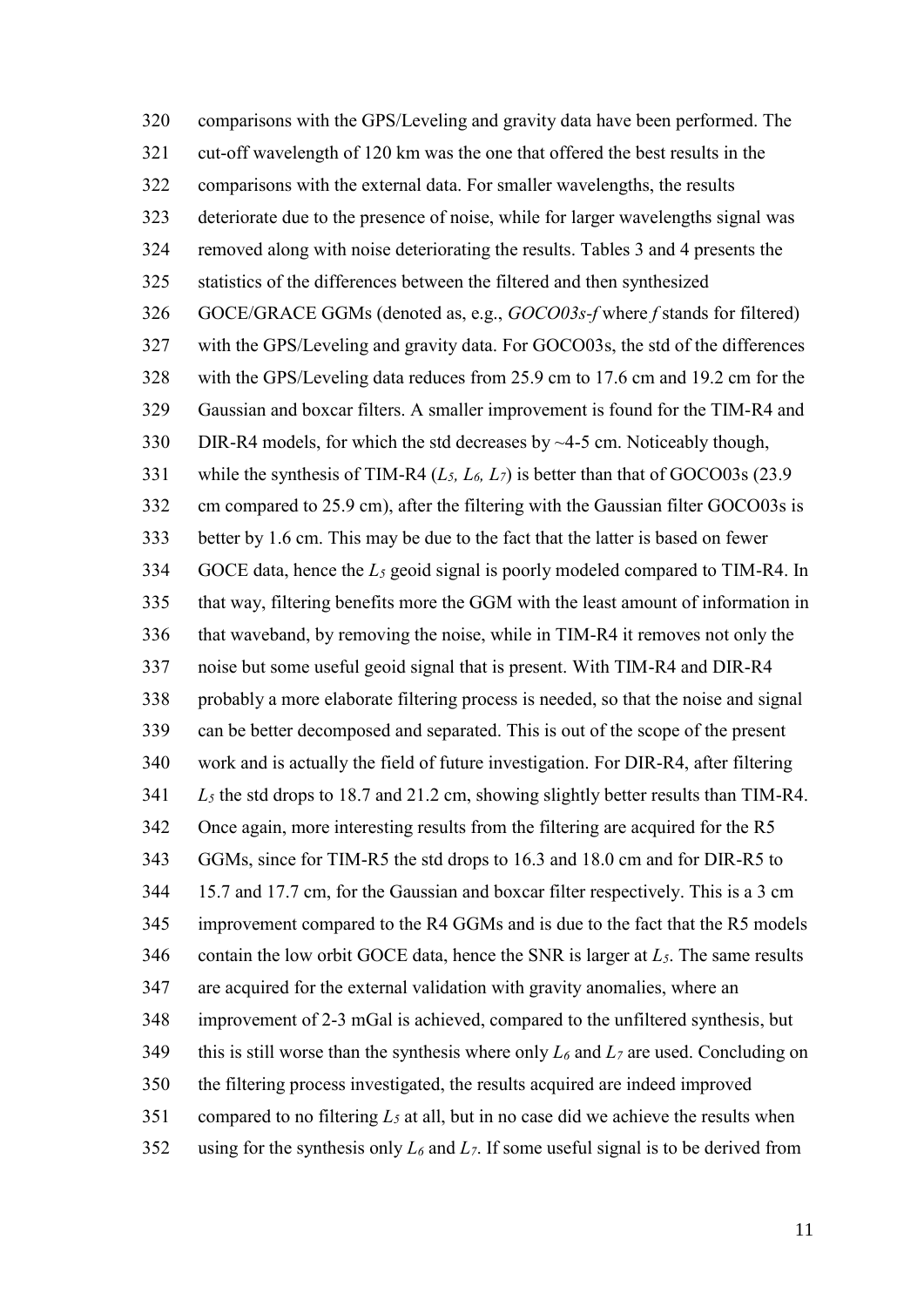- *L5*, so that the results will be further improved, then more elaborate filtering and/or error modeling is needed to de-correlate signal from noise.
- 

**TABLE 3**

#### **TABLE 4**

 The final part of the GOCE/GRACE GGM evaluation was carried out over the Amazon area and Europe by investigating the spectral coherence and correlation between the GGM-derived gravity anomalies and land topography. To derive the coherence between the GGM gravity anomalies and topography/bathymetry, WL MRA has been used again so that both signals have been decomposed in twelve levels and then the signal of each level has been reconstructed. Then, employing Eq. 2 the spectral coherence has been evaluated for each level between the topography signal and gravity anomalies from EGM2008, TIM-R4/R5, DIR-R4/R5 and GOCO03s.

 For Amazon, the same results with the external evaluation have been derived, with the higher coherence found in *L<sup>6</sup>* and *L<sup>7</sup>* for the GOCE GGMs and lower coherence for *L<sup>5</sup>* and *L4*. These are depicted in Figure 1, where the coherence for *L3*, *L5*, *L<sup>6</sup>* and *L<sup>7</sup>* is shown for the area over Amazon. As expected, the coherence for the GOCE/GRACE GGMs for *L<sup>3</sup>* is very low with practically no coherence up to 30-35 km and then only up to 20%, which is probably just noise. EGM2008 on the other hand has a more or less uniform coherence between 55% and 72%. In *L<sup>5</sup>* the situation starts to improve for the GOCE/GRACE GGMs, with higher 378 coherence up to  $\sim$ 42%, while in all cases their coherence is below that of EGM2008. Notice that the filtering cut-off wavelength set in the previous test to 120 km coincides in the coherence plot with the point that the coherence starts to raise for the GOCE/GRACE GGMs. Therefore, in the second half of the GOCE/GRACE *L<sup>5</sup>* there seems indeed to be some useful signal that still remains to be accounted for within the present methodological scheme. The situation changes completely for *L<sup>6</sup>* and *L7*, where the GOCE /GRACE GGMs are equivalent to EGM2008 and in most cases better than that. Between the 386 GOCE/GRACE GGMs it is interesting to notice that for  $L_5$ , the release 5 versions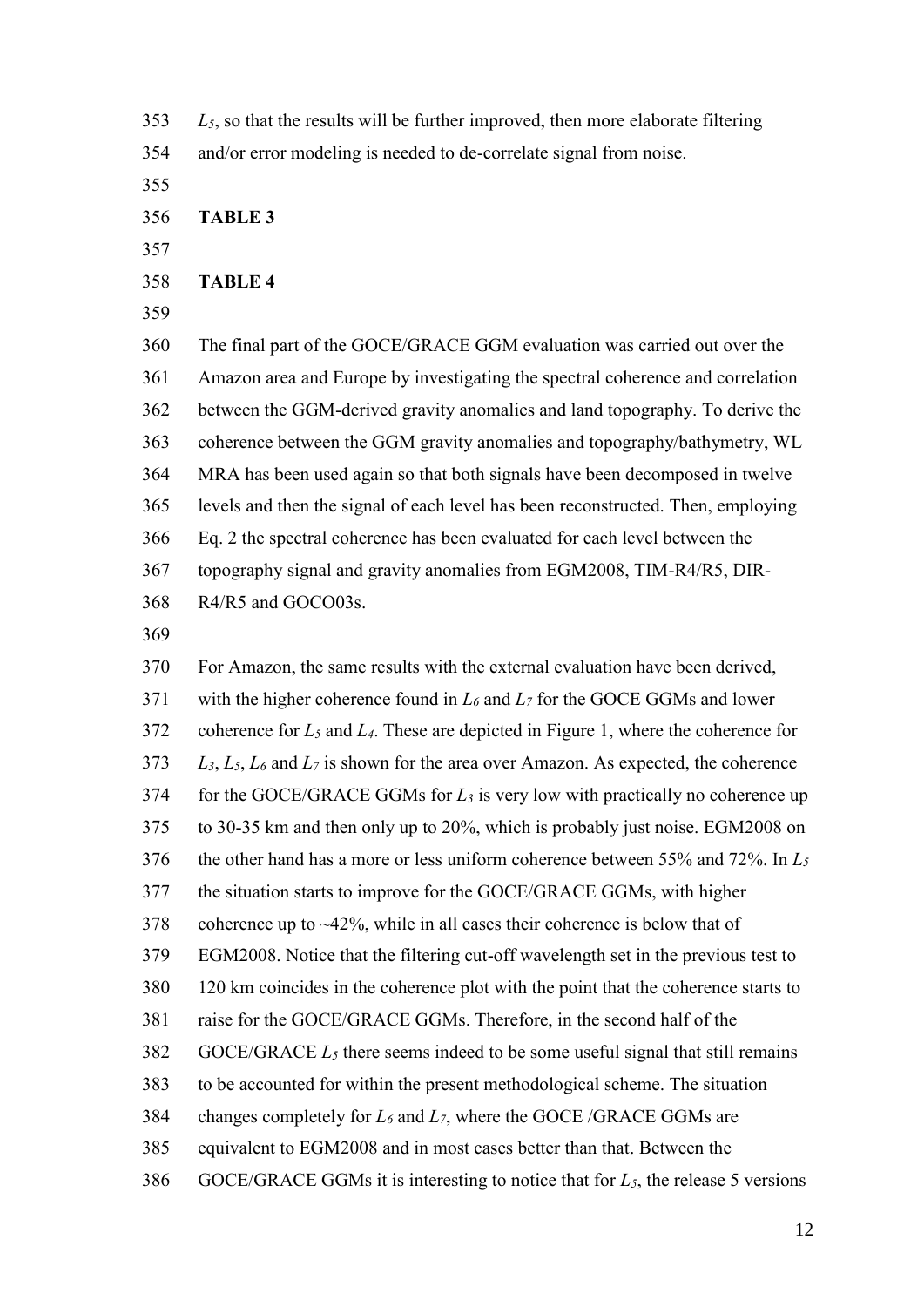of TIM and DIR have better coherency than GOCO, which is due to the more GOCE data used in their development. For larger wavelengths, GOCO performs equally well given that these lower harmonic degrees of the spectrum are sufficiently modeled by the release 5 of GOCE data along with the information form GRACE which was used in its development. Comparing the R4 and R5 versions of the TIM and DIR models, Figure 2 shows their coherence for *L<sup>5</sup>* over Amazon. From this Figure it is readily seen how the addition of the low-orbit GOCE data manage to provide improved results by about 10-20%. This is especially evident at spatial scales between 140-160 km, where the difference between TIM-R4 and TIM-R5 is at the 20% level. Finally, DIR-R5 manages to provide improved results especially for scales between 80-100 km, where it is better by as much as 35%. **Figure 1**

**Figure 2**

 Over Europe the results are slightly different, given that EGM2008 is dominant. For *L<sup>3</sup>* EGM2008 has a mean coherence of 70% while it reaches the 85% level as well. For *L<sup>5</sup>* EGM2008 retains a high coherence between 50% and 80% while the 408 GOCE GGMs have a maximum of 50% and a mean of  $\sim$ 30%. This is due to fact that Europe is a well surveyed area in terms of terrestrial gravity data, hence EGM2008 manages to represent very well the gravity field over this region. From this analysis it can be concluded that indeed in poorly surveyed areas, GOCE GGMs can be expected to contribute significantly in gravity field mapping. Likewise, the correlation between the topographic signal and that of the GGM- derived gravity anomalies for the various levels of decomposition has been analyzed. Table 5 presents the correlation coefficients for EGM2008 and the GOCE/GRACE GGMs only for Amazon given the aforementioned discussion. The correlation results for Europe are again in favor of EGM2008, since most of the terrestrial gravity anomalies over the entire continent have been used in its

development. A similar picture with the coherence analysis is found. For the very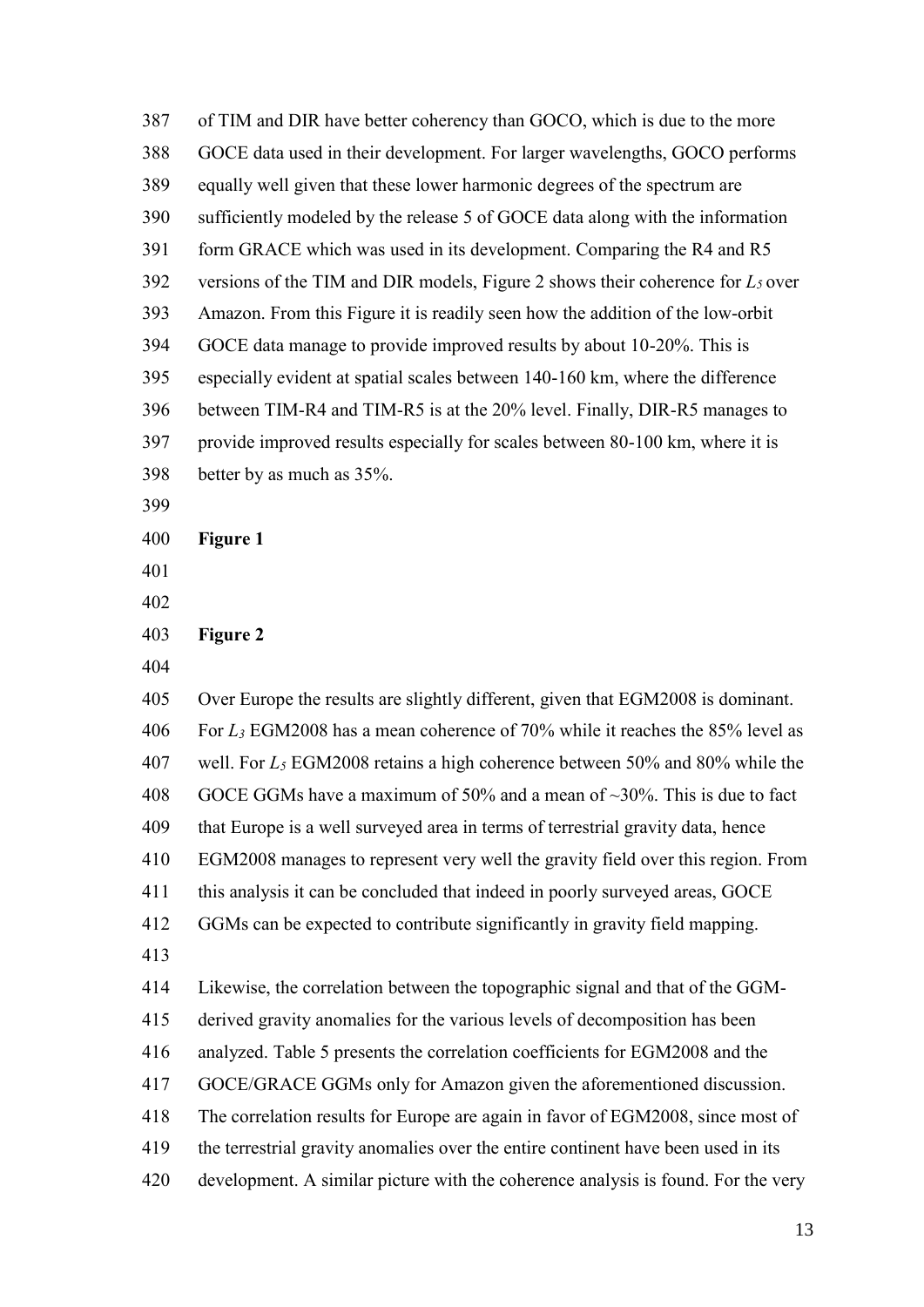first levels (*L<sup>1</sup>* to *L4*), EGM2008 dominates since the GOCE/GRACE GGMs present little or no correlation at all (up to 33% for *L4*). From *L<sup>5</sup>* onwards the contribution of GOCE is evident, since the latter GGMs manage to perform equally well with EGM2008 (for *L5*) and outperform it for *L6*, *L<sup>7</sup>* and *L8*. For *L<sup>6</sup>* and *L<sup>7</sup>* they present a higher correlation between 3-5% compared to EGM2008, which increases to 22% for *L8*. The correlation found for *L9* (corresponding to spatial scales between 1408-2816km) is somewhat puzzling, since it is lower than 428 that for  $L_8$  and  $L_{10}$ . Analyzing the topography and gravity anomaly signals for  $L_9$ , it was found that the former has two (positive) dominant features in the EW direction with a low over the Amazon basin, probably coming from the Andes to the East and a merge of the Brazilian and Guyana shields in the West. On the other hand, the gravity anomaly signal shows very little variation for these spatial scales over the area under study, with two predominant positive features in the NS direction and a low over the Amazon basin. This inconsistency can be due to the fact that the gravity signal from the Andes is more high frequency in nature and is represented in the lower levels (it is mostly seen in *L4*-*L7*) compared to the Brazilian and Guyana shield topography that dominate the area under study in the southern and northern parts respectively. In any case, the contribution of GOCE to the medium wavebands of the spectrum is once again evident, while if a higher resolution digital terrain model have been used, then the superiority of the GOCE/GRACE GGMs would have been more evident in the coherence and correlation analysis.

**TABLE 5**

## **4. Conclusions**

 A detailed evaluation, employing WL-based MRA, has been carried out for the recent GOCE and GOCE/GRACE GGMs both in terms of geoid heights and gravity anomalies. From the external evaluation that referred to geoid heights, it was concluded that the combined GGMs improve the estimated geoid heights, 451 compared to local GPS/Leveling data, since the std is reduced from  $\pm 0.45$  m to  $\pm 0.22$  m for the DIR-R4/R5 and TIM-R4/R5 models. When only  $L_6$  and  $L_7$  have been used from the GOCE/GRACE GGMs, then the results improved further to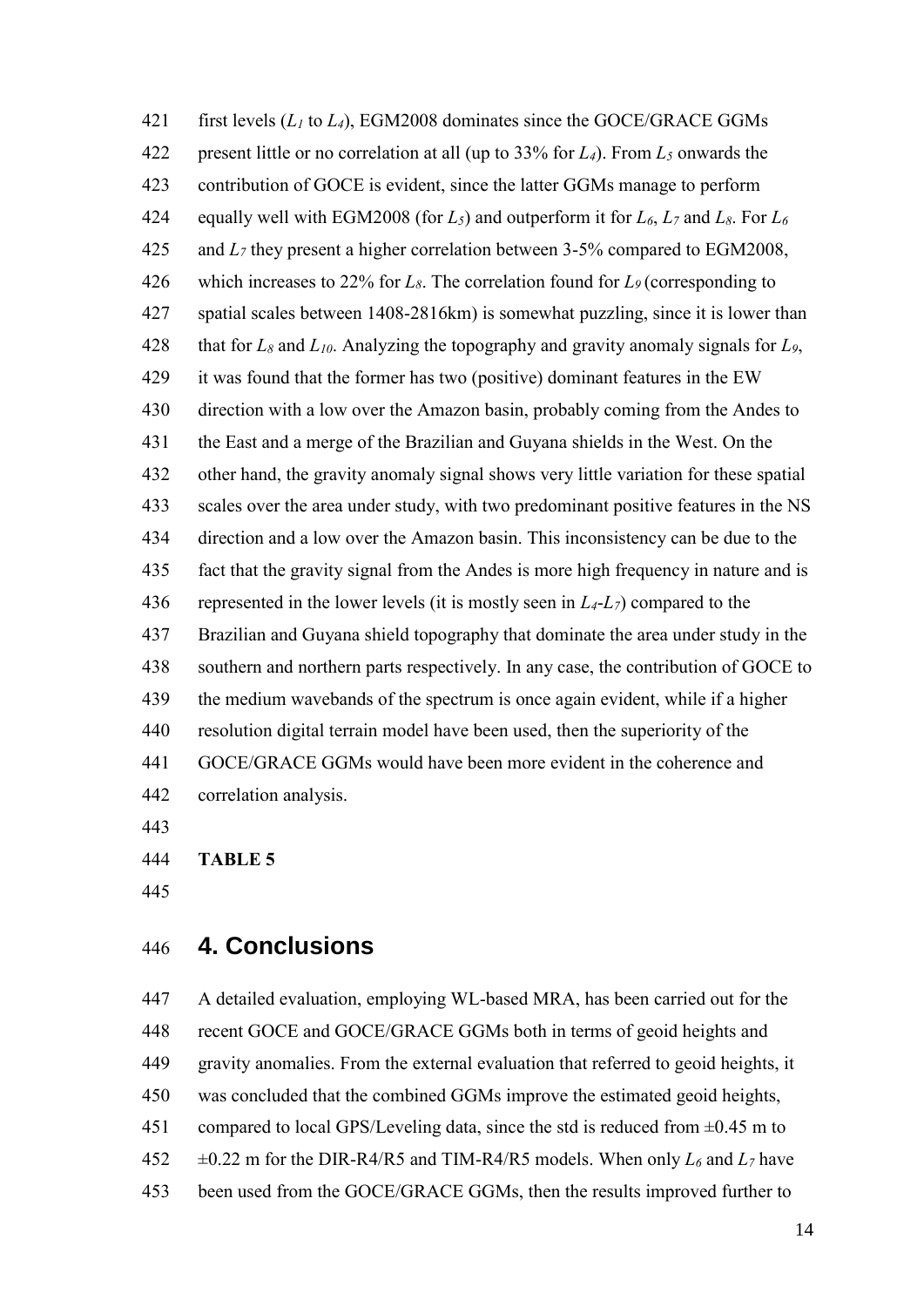±0.118 cm for DIR-R5, being 1.6 cm better than EGM2008. Contrary to that, the evaluation with gravity anomalies revealed that in the best case scenario the GOCE/GRACE GGMs manage to reach the agreement of EGM2008, something attributed to the fact that most of the data used for the compilation of WGM2012 have been included in EGM2008. Hence this gravity information is not a totally independent dataset due to the high correlation with EGM2008.

 When filtering *L<sup>5</sup>* of the GOCE/GRACE GGMs the results improved between 4-8 cm and 2-3 mGal, showing that indeed *L<sup>5</sup>* contains useful geoid/gravity signal that can contribute to the overall GGM performance. To that respect, more advanced filtering options will be investigated to separate the noise from the signal and improve the GGM performance. Overall, the proposed WL MRA methodology, for the analysis and synthesis of GOCE/GRACE GGMs, provides promising results since spatial scales in the GGMs that are modeled with lower accuracy can by successfully replaced with other sources of information which are of higher accuracy/quality. It is worth mentioning that with the presented WL-based analysis there is no mixing of the spatial scales of the gravity field signal. This is so in the sense that WLs can isolate specific portions of the gravity field signal through the analysis in various levels of decomposition, the latter corresponding to specific spatial scales. Then each level can be manipulated separately from the rest, allowing the study of the gravity field signal properties for the specific spatial scales. This cannot be done with, e.g., Fourier transform based methods, where the entire spectrum of the gravity field signal is studied in its entity. From our analysis, the main problem with this WL-based approach is that the dyadic nature of WLs allow the isolation of specific spatial scales for each level (given the resolution of the original signal). If one would like to study, e.g., the GOCE GGM signal for spatial scales between 60 and 140 km only, then this approach cannot be followed, since the specific range belongs to two different levels (*L<sup>4</sup>* and *L5*) so each level should be studied separately.

From the analysis of the spectral coherency and correlation between topography

and the GGM-derived gravity anomalies it was concluded that EGM2008 has

significantly better results for the first few levels. This is expected since the

GOCE/GRACE GGMs investigated are satellite-only ones. The contribution of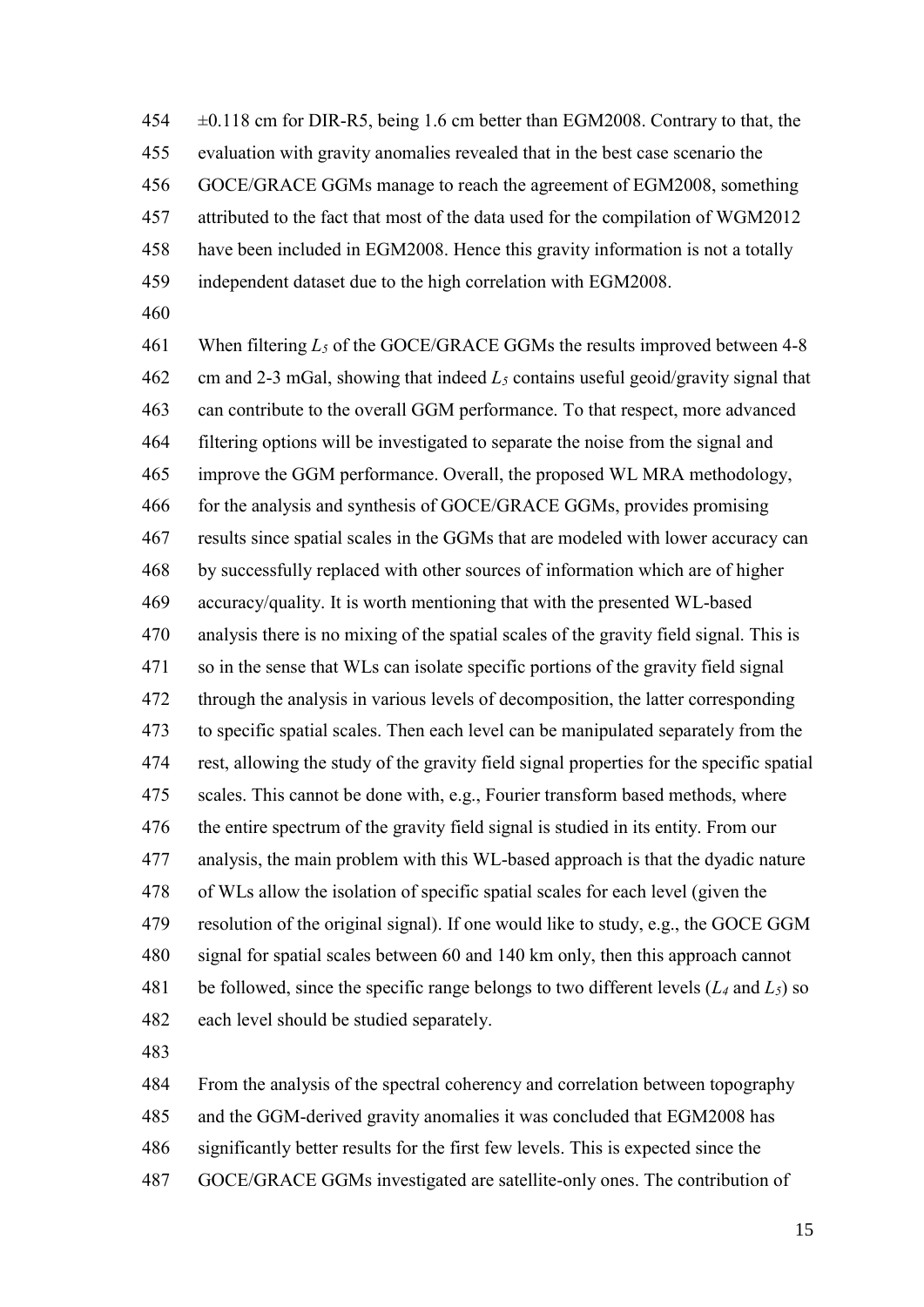the satellite missions in seen again in *L5*, *L6*, *L<sup>7</sup>* and *L8,* where the GOCE/GRACE

GGMs show improved result compared to EGM2008 by 3-22%.

## **References**

| 493 | Amante C and Eakins BW (2009) ETOPO1 1 Arc-Minute Global Relief Model: Procedures, Data           |
|-----|---------------------------------------------------------------------------------------------------|
| 494 | Sources and Analysis. NOAA Technical Memorandum NESDIS NGDC-24. National                          |
| 495 | Geophysical Data Center, NOAA. doi:10.7289/V5C8276M [Access Date: February 2014].                 |
| 496 | Balmino G, Vales N, Bonvalot S, Briais A (2012) Spherical harmonic modeling to ultra-high         |
| 497 | degree of Bouguer and isostatic anomalies. J Geod 86(7): 499-520, doi 10.1007/s00190-             |
| 498 | 011-0533-4.                                                                                       |
| 499 | Bruinsma SL et al. (2010) GOCE gravity field recovery by means of the direct numerical method.    |
| 500 | Presented at the ESA Living Planet Symposium, Bergen, Norway, 27 June - 2 July.                   |
| 501 | Bruinsma et al. (2013) The new ESA satellite-only gravity field model via the direct approach.    |
| 502 | Geophys Res Let 40(14): 3607-3612. doi.org/10.1002/grl.50716.                                     |
| 503 | Bendat JS and Piersol AG (2010) Random Data: Analysis and Measurement Procedures. Wiley,          |
| 504 | 4th Ed., ISBN: 978-0-470-24877-5.                                                                 |
| 505 | Chui C (1992) An Introduction to Wavelets. Academic Press, 1st Ed., ISBN-13: 978-0121745844.      |
| 506 | ESA (1999) Gravity Field and Steady-State Ocean Circulation Mission. ESA Publication Division,    |
| 507 | ESTEC, Noordwijk, Netherlands, SP-1223.                                                           |
| 508 | Fuchs MJ, Bouman J, Broerse T, Visser P, Vermeersen B (2013) Observing coseismic gravity          |
| 509 | change from the Japan Tohoku-Oki 2011 earthquake with GOCE gravity gradiometry. J                 |
| 510 | Geophys Res 118(10): 5712-5721.                                                                   |
| 511 | Grebenitcharsky R and Moore P (2014) Application of Wavelets for Along-Tracking Multi-            |
| 512 | Resolution Analysis of GOCE SGG Data. In: Marti U (ed) Gravity, Geoid and Height                  |
| 513 | Systems, International Association of Geodesy Symposia Vol. 141, Springer International           |
| 514 | Publishing Switzerland, pp. 41-50. doi: 10.1007/978-3-319-10837-7_6.                              |
| 515 | Grebenitcharsky RS and Sideris MG (2005) The compatibility conditions in altimetry–gravimetry     |
| 516 | boundary value problems. J Geod 78(10): 626-636. doi: 10.1007/s00190-004-0429-7.                  |
| 517 | Gruber Th, Visser PNAM, Ackermann Ch, Hosse M (2011) Validation of GOCE gravity field             |
| 518 | models by means of orbit residuals and geoid comparisons. J Geod 85(11): 845-860.                 |
| 519 | Hayn M, Panet I, Diamen M, Holschneider M, Mandea M, Davaille A (2012) Wavelet-based              |
| 520 | directional analysis of the gravity field: evidence for large-scale undulations. Geophys J Int    |
| 521 | 189(3): 1430-1456. doi: 10.1111/j.1365-246X.2012.05455.x.                                         |
| 522 | Hirt C, Gruber T, Featherstone WE (2011) Evaluation of the first GOCE static gravity field models |
| 523 | using terrestrial gravity, vertical deflections and EGM2008 quasigeoid heights. J Geod            |
| 524 | 85(10): 723-740.                                                                                  |
| 525 | Knudsen P, Bingham R, Andersen OB, Rio M-H (2011) A global mean dynamic topography and            |
| 526 | ocean circulation estimation using a preliminary GOCE gravity model. J Geod 85(11): 861-          |
| 527 | 879.                                                                                              |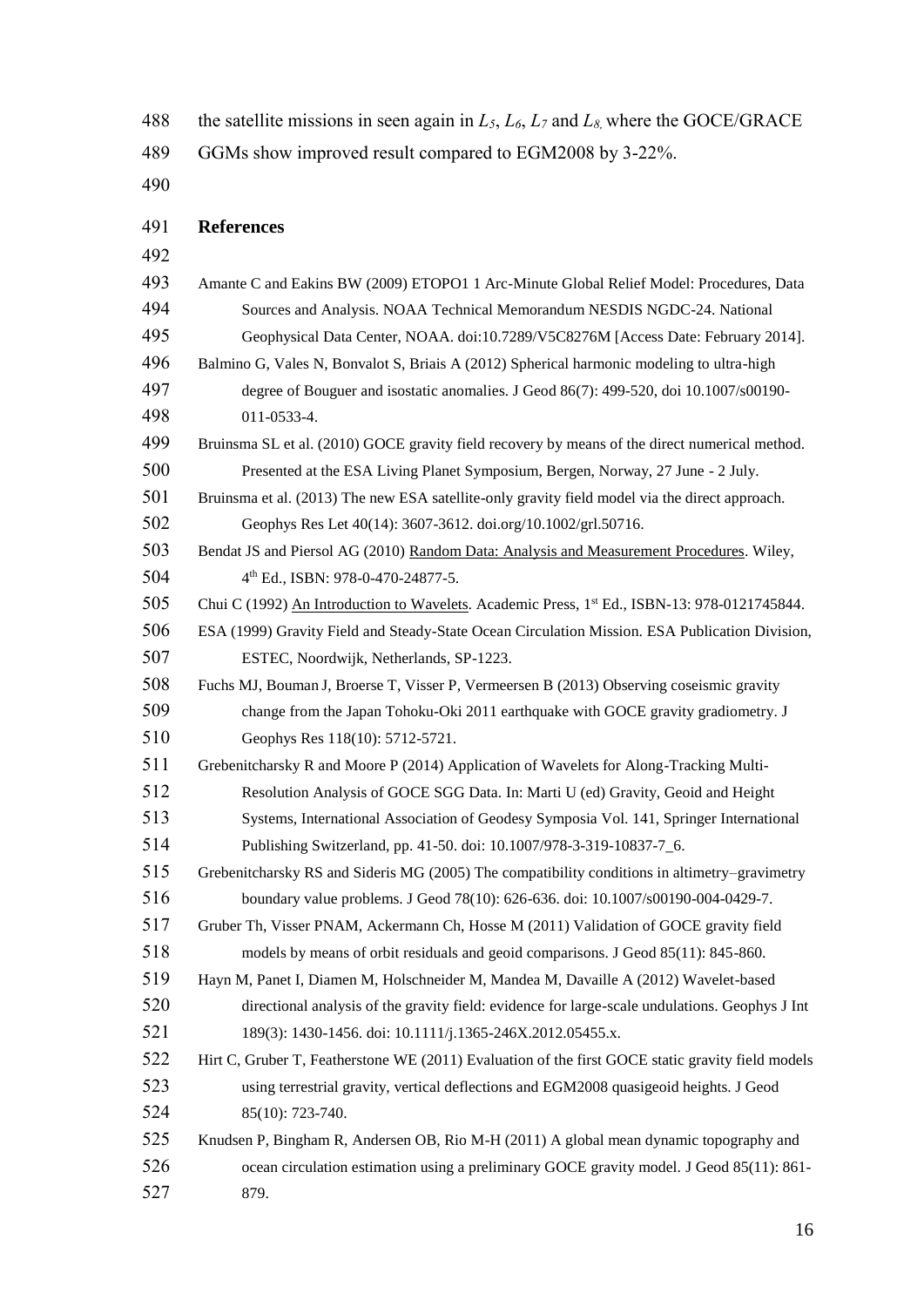| 528 | Mallat SG (1989) A theory for multiresolution signal decomposition: the wavelet representation.    |
|-----|----------------------------------------------------------------------------------------------------|
| 529 | IEEE Trans on Pattern Analysis and Machine Inteligence 11: 674-693. doi:                           |
| 530 | 10.1109/34.192463.                                                                                 |
| 531 | Mallat S (1999) A wavelet tour of signal processing. Academic Press, 3rd Ed. ISBN: 978-0-12-       |
| 532 | 374370-1.                                                                                          |
| 533 | Mayer-Gurr T et al. (2012) The new combined satellite only model GOCO03s. Presentation at          |
| 534 | GGHS 2012 IAG Symposia, Venice, October 2012.                                                      |
| 535 | Menna M, Poulain P-M, Mauri E, Samppietro D, Panzetta F, Reguzzoni M, Sansò F (2014) Mean          |
| 536 | surface geostrophic circulation of the Mediterranean Sea estimated from GOCE geoid                 |
| 537 | models and altimetric mean sea surface: initial validation and accuracy assessment. B              |
| 538 | Geofis Teor App 54(4): 347-365. doi: 10.4430/bgta0104.                                             |
| 539 | Pail R et al. (2011) First GOCE gravity field models derived by three different approaches. J Geod |
| 540 | 85(11): 819-843.                                                                                   |
| 541 | Panet I, Kuroishi Y and Holschneider M (2011) Wavelet modelling of the gravity field by domain     |
| 542 | decomposition methods: an example over Japan. Geophys J Int 184(1): 203-219. doi:                  |
| 543 | 10.1111/j.1365-246X.2010.04840.x                                                                   |
| 544 | Pavlis NK, Holmes SA, Kenyon SC, Factor JK (2012) The Development and Evaluation of the            |
| 545 | Earth Gravitational Model 2008 (EGM2008). J Geophys Res 117(B04406),                               |
| 546 | doi:10.1029/2011JB008916.                                                                          |
| 547 | Vergos GS, Grigoriadis VN, Tziavos IN, Kotsakis C (2014) Evaluation of GOCE/GRACE Global           |
| 548 | Geopotential Models over Greece with collocated GPS/Levelling observations and local               |
| 549 | gravity data. In: Marti U (ed) Gravity, Geoid and Height Systems, International Association        |
| 550 | of Geodesy Symposia Vol. 141, Springer International Publishing Switzerland, pp. 85-92.            |
| 551 | doi: 10.1007/978-3-319-10837-7 11.                                                                 |
|     |                                                                                                    |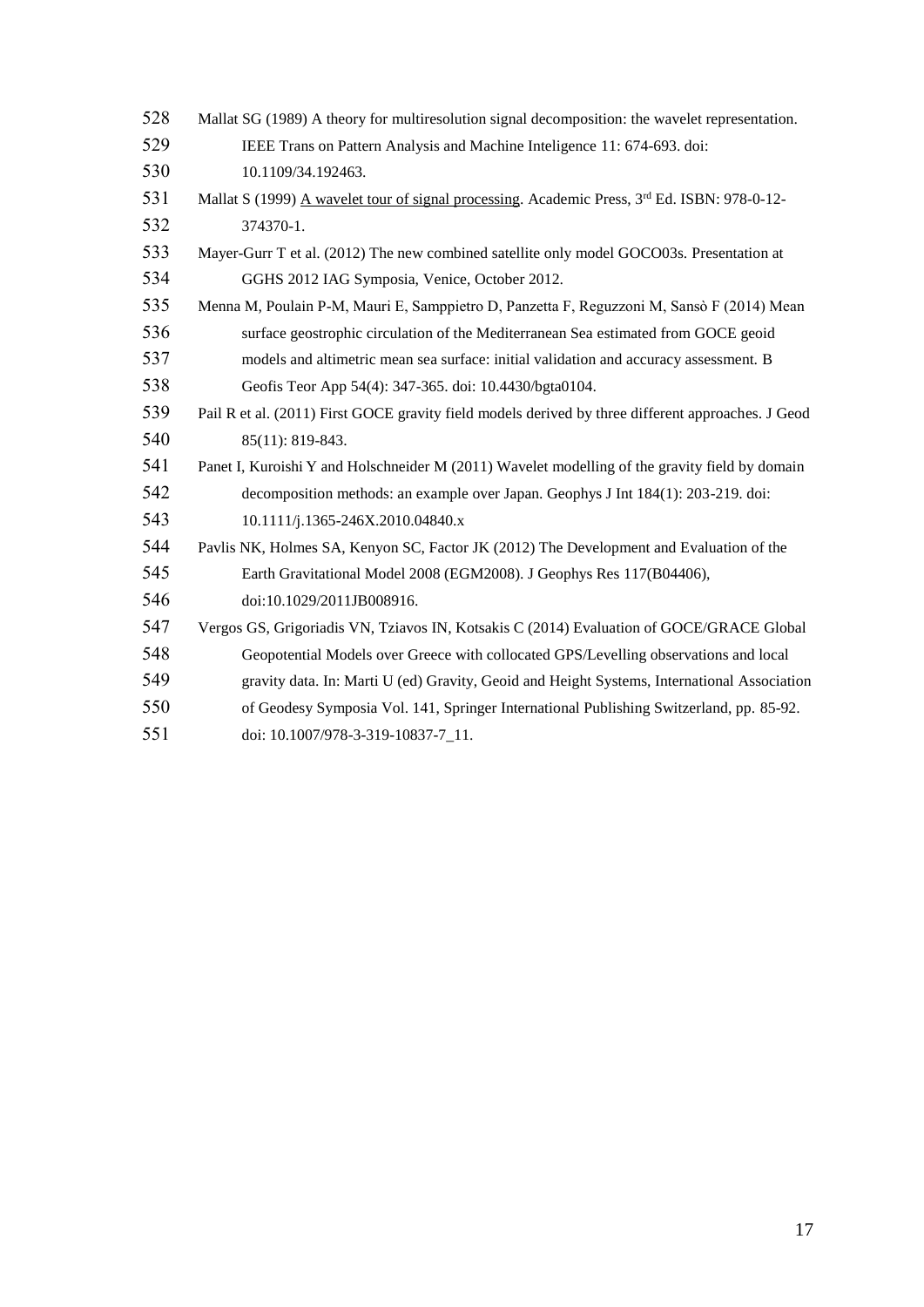|                          | min      | max   | mean     | std         |
|--------------------------|----------|-------|----------|-------------|
| EGM08                    | $-0.853$ | 0.104 | $-0.372$ | $\pm 0.134$ |
| GOCO03s                  | $-1.735$ | 1.110 | $-0.359$ | $\pm 0.464$ |
| $GOCO03s(L_5,L_6,L_7)$   | -1.083   | 0.453 | $-0.387$ | $\pm 0.259$ |
| $GOCO03s$ ( $L_6, L_7$ ) | -0.855   | 0.093 | $-0.378$ | $\pm 0.124$ |
| TIM-R4                   | $-1.597$ | 1.155 | $-0.358$ | $\pm 0.450$ |
| $TIM-R4 (L_5, L_6, L_7)$ | -1.151   | 0.399 | $-0.381$ | $\pm 0.239$ |
| TIM-R4 $(L_6, L_7)$      | -0.838   | 0.053 | $-0.383$ | $\pm 0.122$ |
| TIM-R5                   | $-1.569$ | 1.123 | $-0.394$ | $\pm 0.469$ |
| $TIM-R5 (L_5, L_6, L_7)$ | -1.142   | 0.408 | $-0.393$ | $\pm 0.242$ |
| $TIM-R5 (L_6, L_7)$      | -0.831   | 0.047 | $-0.383$ | $\pm 0.121$ |
| DIR-R4                   | $-1.540$ | 1.105 | $-0.366$ | $\pm 0.442$ |
| DIR-R4 $(L_5, L_6, L_7)$ | -1.048   | 0.401 | $-0.392$ | $\pm 0.223$ |
| $DIR-R4 (L_6, L_7)$      | $-0.802$ | 0.064 | $-0.394$ | $\pm 0.120$ |
| DIR-R5                   | $-1.530$ | 1.122 | -0.388   | $\pm 0.454$ |
| DIR-R5 $(L_5, L_6, L_7)$ | -1.031   | 0.388 | $-0.389$ | $\pm 0.217$ |
| $DIR-R5 (L_6, L_7)$      | $-0.811$ | 0.032 | $-0.381$ | $\pm 0.118$ |

**Table 1:** Statistics of the differences between GPS/levelling and geoid heights from the GGMs before (normal font) and after (italics) the WL MRA synthesis. Units: [m]

**Table 2:** Statistics of the gravity anomaly differences between WGM2012 and the GGMs before (normal font) and after (italics) the WL MRA synthesis. Units: [mGal]

|                                                   | min       | max    | mean | std         |
|---------------------------------------------------|-----------|--------|------|-------------|
| EGM08                                             | $-49.66$  | 128.50 | 0.31 | $\pm 3.24$  |
| GOCO03s                                           | -204.97   | 272.23 | 0.11 | $\pm 22.49$ |
| $GOCO03s(L_5,L_6,L_7)$                            | $-89.09$  | 129.87 | 0.32 | $\pm 9.38$  |
| $GOCO03s$ ( <i>L<sub>6</sub>, L<sub>7</sub></i> ) | $-51.19$  | 123.95 | 0.31 | $\pm 3.52$  |
| TIM-R4                                            | $-206.98$ | 269.35 | 0.11 | ±22.14      |
| TIM-R4 $(L_5, L_6, L_7)$                          | -90.52    | 134.80 | 0.31 | $\pm 8.85$  |
| $TIM-R4 (L_6, L_7)$                               | $-50.17$  | 123.54 | 0.30 | $\pm$ 3.48  |
| TIM-R5                                            | $-196.90$ | 272.70 | 0.11 | ±19.34      |
| $TIM-R5 (L_5, L_6, L_7)$                          | $-59.78$  | 129.77 | 0.49 | $\pm 7.66$  |
| $TIM-R5 (L_6, L_7)$                               | $-40.53$  | 124.22 | 0.43 | $\pm 3.37$  |
| DIR-R4                                            | $-201.93$ | 271.43 | 0.11 | $\pm 21.93$ |
| $DIR-R4 (L_5, L_6, L_7)$                          | -87.10    | 129.69 | 0.29 | $\pm 8.47$  |
| DIR-R4 $(L_6, L_7)$                               | $-51.12$  | 123.89 | 0.28 | $\pm 3.44$  |
| DIR-R5                                            | $-203.66$ | 270.65 | 0.11 | $\pm 19.10$ |
| DIR-R5 $(L_5, L_6, L_7)$                          | $-65.17$  | 129.42 | 0.54 | $\pm 7.38$  |
| DIR-R5 $(L_6, L_7)$                               | -41.02    | 125.50 | 0.41 | $\pm 3.35$  |

**Table 3**: Statistics of the differences between GPS/levelling and geoid heights from the synthesized GGMs after filtering GOCE/GRACE *L5*. Normal lettering for Gauss and italics for boxcar filtering. Units: [m]

|                             | min      | max   | mean     | std         |
|-----------------------------|----------|-------|----------|-------------|
| GOCO03s-f $(L_5, L_6, L_7)$ | $-0.870$ | 0.206 | $-0.377$ | $\pm 0.176$ |
| $GOCO03s-f(L_5,L_6,L_7)$    | $-0.898$ | 0.244 | $-0.373$ | $\pm 0.192$ |
| TIM-R4-f $(L_5, L_6, L_7)$  | $-0.927$ | 0.279 | $-0.377$ | ±0.190      |
| $TIM-R4-f(L_5,L_6, L_7)$    | $-1.011$ | 0.314 | $-0.373$ | $\pm 0.213$ |
| TIM-R5-f $(L_5, L_6, L_7)$  | $-0.907$ | 0.202 | $-0.384$ | $\pm 0.163$ |
| $TIM-R5-f(L_5,L_6, L_7)$    | $-0.874$ | 0.237 | $-0.379$ | ±0.180      |
| DIR-R4-f $(L_5, L_6, L_7)$  | $-0.925$ | 0.279 | $-0.378$ | ±0.187      |
| $DIR-R4-f(L_5,L_6, L_7)$    | $-1.027$ | 0.316 | $-0.373$ | $\pm 0.212$ |
| DIR-R5-f $(L_5, L_6, L_7)$  | $-0.875$ | 0.189 | $-0.381$ | ±0.157      |
| $DIR-R5-f(L_5,L_6,L_7)$     | $-0.874$ | 0.228 | $-0.376$ | ±0.177      |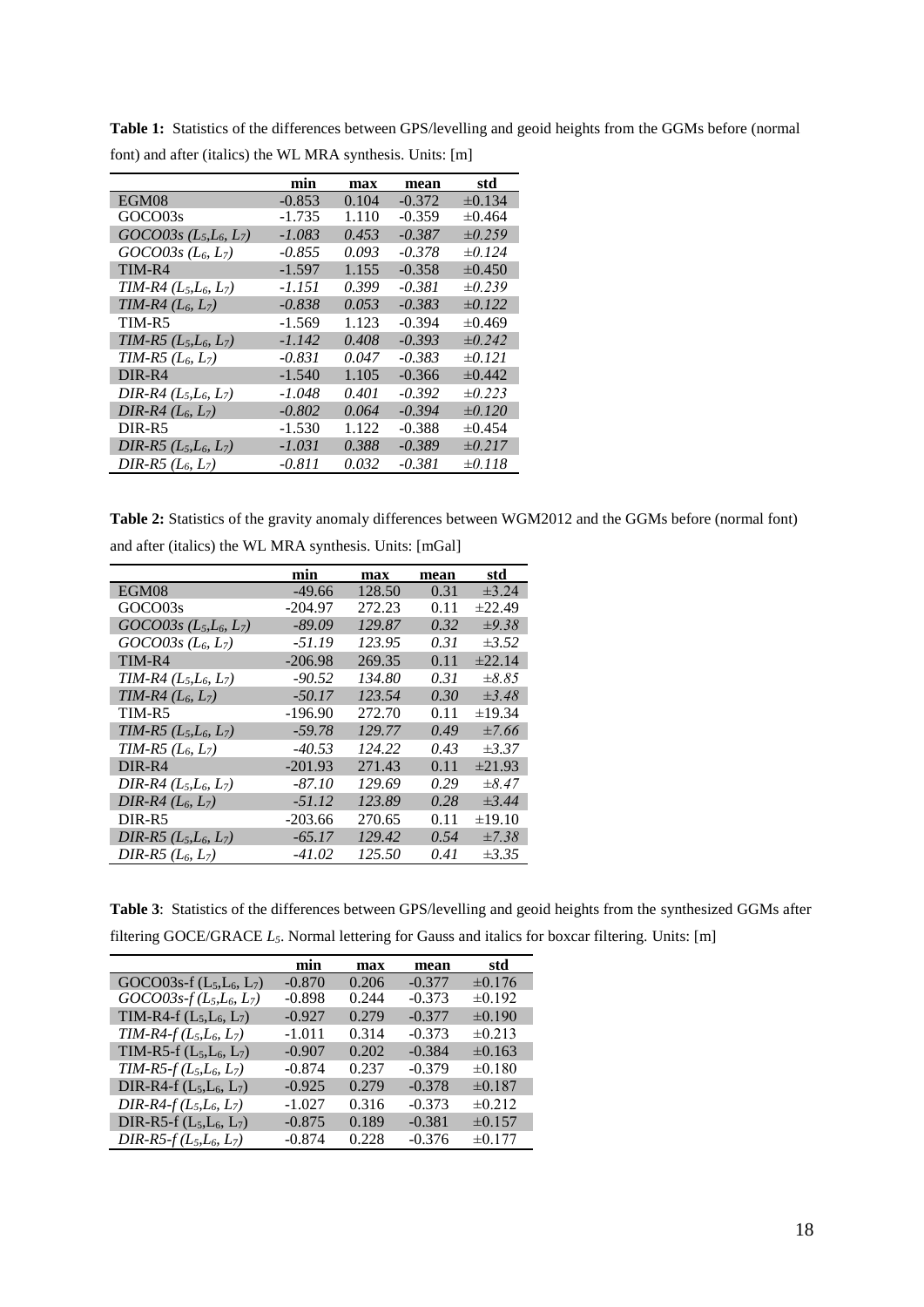|                             | min      | max    | mean | std        |
|-----------------------------|----------|--------|------|------------|
| GOCO03s-f $(L_5, L_6, L_7)$ | $-72.77$ | 127.91 | 0.31 | $\pm 6.48$ |
| $GOCO03s-f(L_5, L_6, L_7)$  | $-74.65$ | 130.64 | 0.32 | $\pm 6.94$ |
| TIM-R4-f $(L_5, L_6, L_7)$  | $-74.88$ | 132.14 | 0.29 | $\pm 6.36$ |
| TIM-R4- $f(L_5, L_6, L_7)$  | $-75.29$ | 135.47 | 0.29 | $\pm 6.81$ |
| TIM-R5-f $(L_5, L_6, L_7)$  | $-51.01$ | 130.51 | 1.09 | $\pm 5.73$ |
| $TIM-R5-f(L_5, L_6, L_7)$   | $-53.43$ | 134.46 | 1.35 | $\pm 6.19$ |
| DIR-R4-f $(L_5, L_6, L_7)$  | $-73.01$ | 130.56 | 0.29 | $\pm 6.25$ |
| $DIR-R4-f(L_5, L_6, L_7)$   | $-73.96$ | 134.30 | 0.29 | $\pm 6.72$ |
| DIR-R5-f $(L_5, L_6, L_7)$  | $-53.83$ | 129.66 | 1.09 | $\pm 5.63$ |
| $DIR-R5-f(L_5, L_6, L_7)$   | $-55.70$ | 132.90 | 1.35 | $\pm 6.14$ |

**Table 4:** Statistics of the differences between WGM2012 and gravity anomalies from the synthesized GGMs after filtering GOCE/GRACE *L5*. Normal lettering for Gauss and italics for boxcar filtering. Units: [mGal]

**Table 5:** Correlation between Topography and GGM-derived gravity anomalies over Amazon.

|                | <b>EGM2008</b> | GOCO03s | TIM-R4 | TIM-R5 | DIR-R4 | DIR-R5 |
|----------------|----------------|---------|--------|--------|--------|--------|
| $L_1$          | 28.80%         | 0.10%   | 2.10%  | 1.80%  | 0.30%  | 0.50%  |
| L <sub>2</sub> | 59.80%         | 0.20%   | 1.40%  | 0.90%  | 0.20%  | 0.21%  |
| L <sub>3</sub> | 71.90%         | 3.30%   | 5.50%  | 8.58%  | 2.50%  | 8.27%  |
| $L_4$          | 74.20%         | 28.20%  | 32.10% | 31.70% | 30.10% | 33.47% |
| L <sub>5</sub> | 65.50%         | 60.80%  | 65.20% | 63.90% | 63.00% | 63.90% |
| $L_6$          | 62.40%         | 63.10%  | 66.20% | 69.87% | 68.70% | 69.87% |
| $\mathbf{L}$   | 67.70%         | 70.20%  | 71.50% | 74.10% | 70.10% | 74.07% |
| Ls             | 42.10%         | 44.50%  | 46.20% | 64.30% | 45.10% | 64.16% |
| L <sub>9</sub> | 23.00%         | 29.20%  | 25.50% | 26.00% | 26.50% | 29.80% |
| $L_{10}$       | 30.10%         | 35.00%  | 39.10% | 53.20% | 39.80% | 53.60% |
| $L_{11}$       | 51.80%         | 52.10%  | 46.80% | 56.10% | 52.30% | 64.20% |
| $L_{12}$       | 97.90%         | 98.10%  | 98.20% | 99.00% | 98.50% | 99.63% |